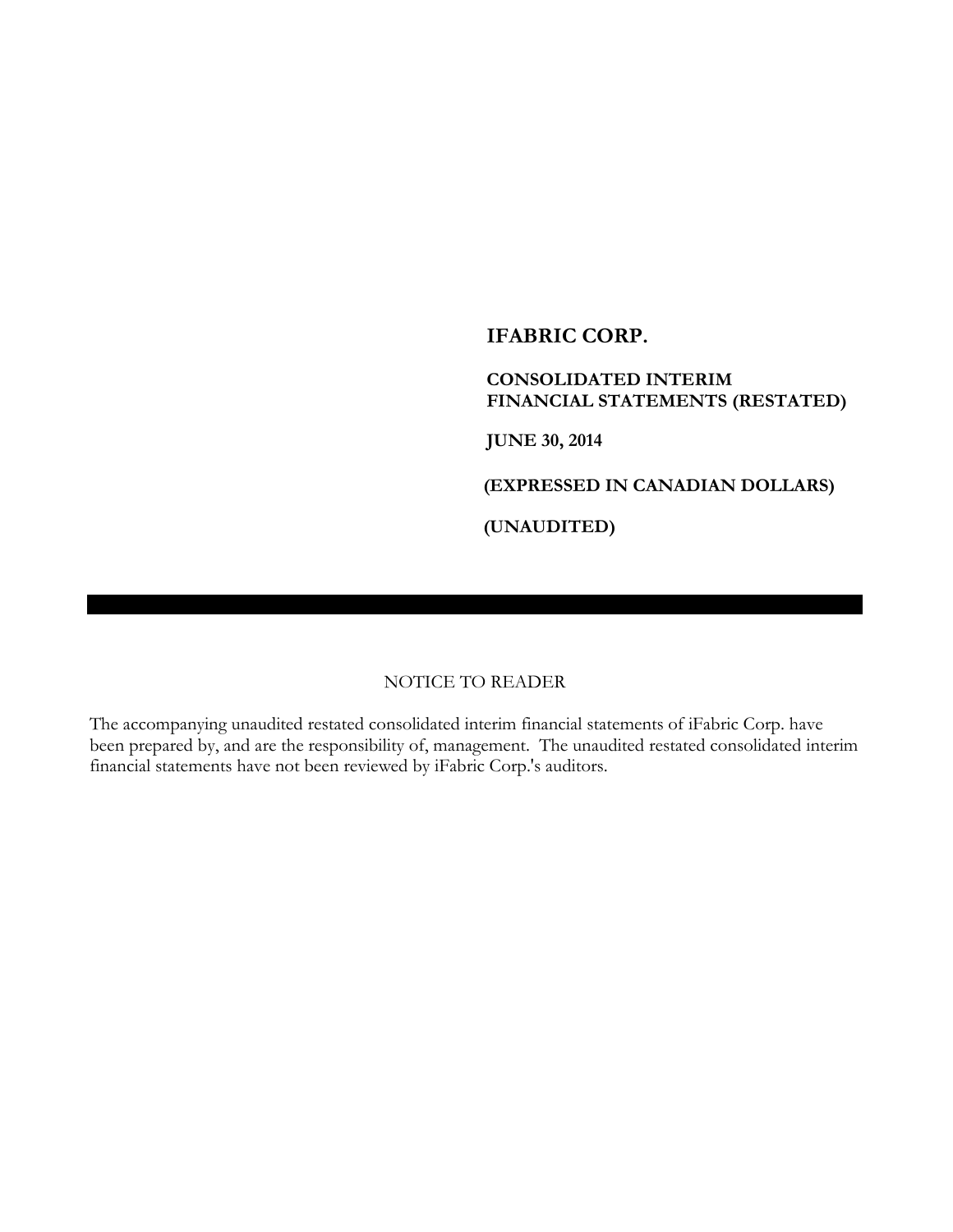# **IFABRIC CORP.**

# **CONSOLIDATED INTERIM STATEMENTS OF FINANCIAL POSITION (RESTATED) (Unaudited, Expressed in CDN Dollars)**

| As at                                        | <b>June 30,</b><br>2014<br><b>Restated (Note</b><br>2) |               | September 30,<br>2013 |
|----------------------------------------------|--------------------------------------------------------|---------------|-----------------------|
| <b>ASSETS</b>                                |                                                        |               |                       |
| <b>CURRENT</b>                               |                                                        |               |                       |
| Cash and cash equivalents (note 5)           | \$<br>494,613                                          | $\mathcal{S}$ | 457,131               |
| Accounts receivable (note 6)                 | 2,943,986                                              |               | 1,087,357             |
| Inventory (note 7)                           | 3,571,349                                              |               | 3,519,590             |
| Prepaid expenses and deposits (note 8)       | 749,840                                                |               | 175,441               |
| Foreign exchange forward contracts (note 9)  | 43,326                                                 |               | 54,870                |
| Investment tax credits recoverable (note 10) |                                                        |               | 12,826                |
|                                              | 7,803,114                                              |               | 5,307,215             |
| <b>NON-CURRENT</b>                           |                                                        |               |                       |
| Property, plant and equipment (note 11)      | 2,534,499                                              |               | 2,551,288             |
| Deferred development costs (note 12)         | 795,737                                                |               | 904,036               |
| Deferred income taxes (note 13)              | 317,384                                                |               | 337,122               |
| Goodwill                                     | 55,050                                                 |               | 55,050                |
|                                              | 3,702,670                                              |               | 3,847,496             |
|                                              | \$<br>11,505,784                                       | \$            | 9,154,711             |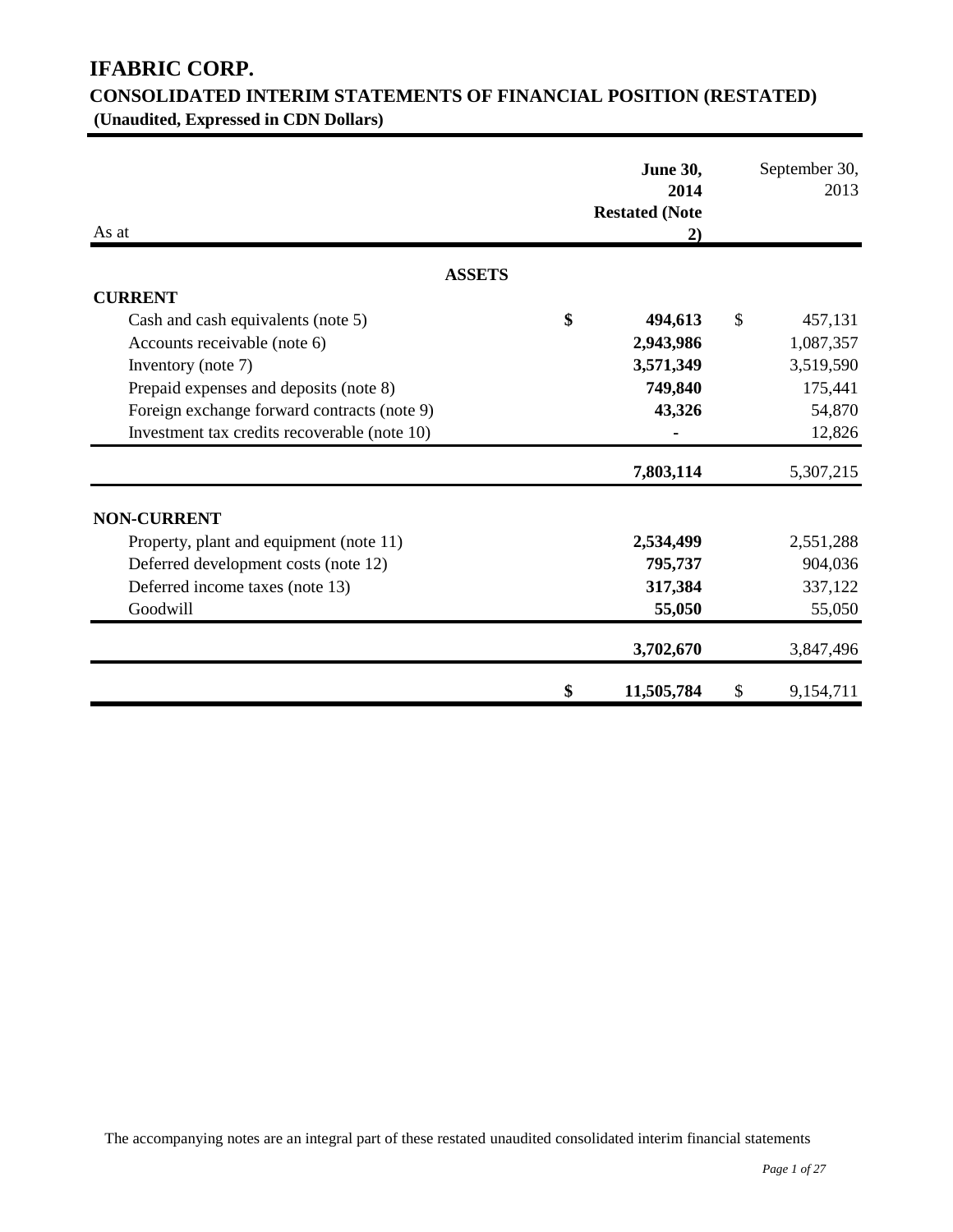# **IFABRIC CORP.**

# **CONSOLIDATED INTERIM STATEMENTS OF FINANCIAL POSITION (RESTATED) (Unaudited, Expressed in CDN Dollars)**

| As at                                              | <b>June 30,</b><br>2014<br><b>Restated (Note</b><br>2) |               | September 30,<br>2013 |
|----------------------------------------------------|--------------------------------------------------------|---------------|-----------------------|
| <b>LIABILITIES</b>                                 |                                                        |               |                       |
| <b>CURRENT</b>                                     |                                                        |               |                       |
| Bank indebtedness (note 5)                         | \$<br>388,663                                          | $\mathcal{S}$ | 407,601               |
| Accounts payable and accrued liabilities (note 14) | 922,662                                                |               | 1,127,648             |
| Income taxes payable                               | 481,113                                                |               | 236,657               |
| Current portion of loans payable (note 16)         | 120,000                                                |               | 133,893               |
|                                                    | 1,912,438                                              |               | 1,905,799             |
| <b>NON-CURRENT</b>                                 |                                                        |               |                       |
| Due to related parties (note 15)                   | 1,033,967                                              |               | 984,741               |
| Loans payable (note 16)                            | 1,010,000                                              |               | 1,100,000             |
|                                                    | 2,043,967                                              |               | 2,084,741             |
|                                                    | 3,956,405                                              |               | 3,990,540             |
| <b>COMMITMENTS</b> (note 20)                       |                                                        |               |                       |
| <b>SHAREHOLDERS' EQUITY</b>                        |                                                        |               |                       |
| <b>CAPITAL STOCK (note 17)</b>                     | 2,722,194                                              |               | 1,978,987             |
| <b>WARRANTS</b> (note 17)                          | 704,861                                                |               |                       |
| <b>OPTIONS</b> (note 17)                           | 635,048                                                |               | 436,414               |
| NON-CONTROLLING INTEREST                           | 15,989                                                 |               | 13,276                |
| <b>RETAINED EARNINGS</b>                           | 3,471,287                                              |               | 2,735,494             |
|                                                    | 7,549,379                                              |               | 5,164,171             |
|                                                    | \$<br>11,505,784                                       | $\mathcal{S}$ | 9,154,711             |

*APPROVED ON BEHALF OF THE BOARD:*

*'Hylton Karon'* DIRECTOR

*'Hilton Price'* DIRECTOR

Originally approved August 20, 2014, and approved for restatement on January 27, 2015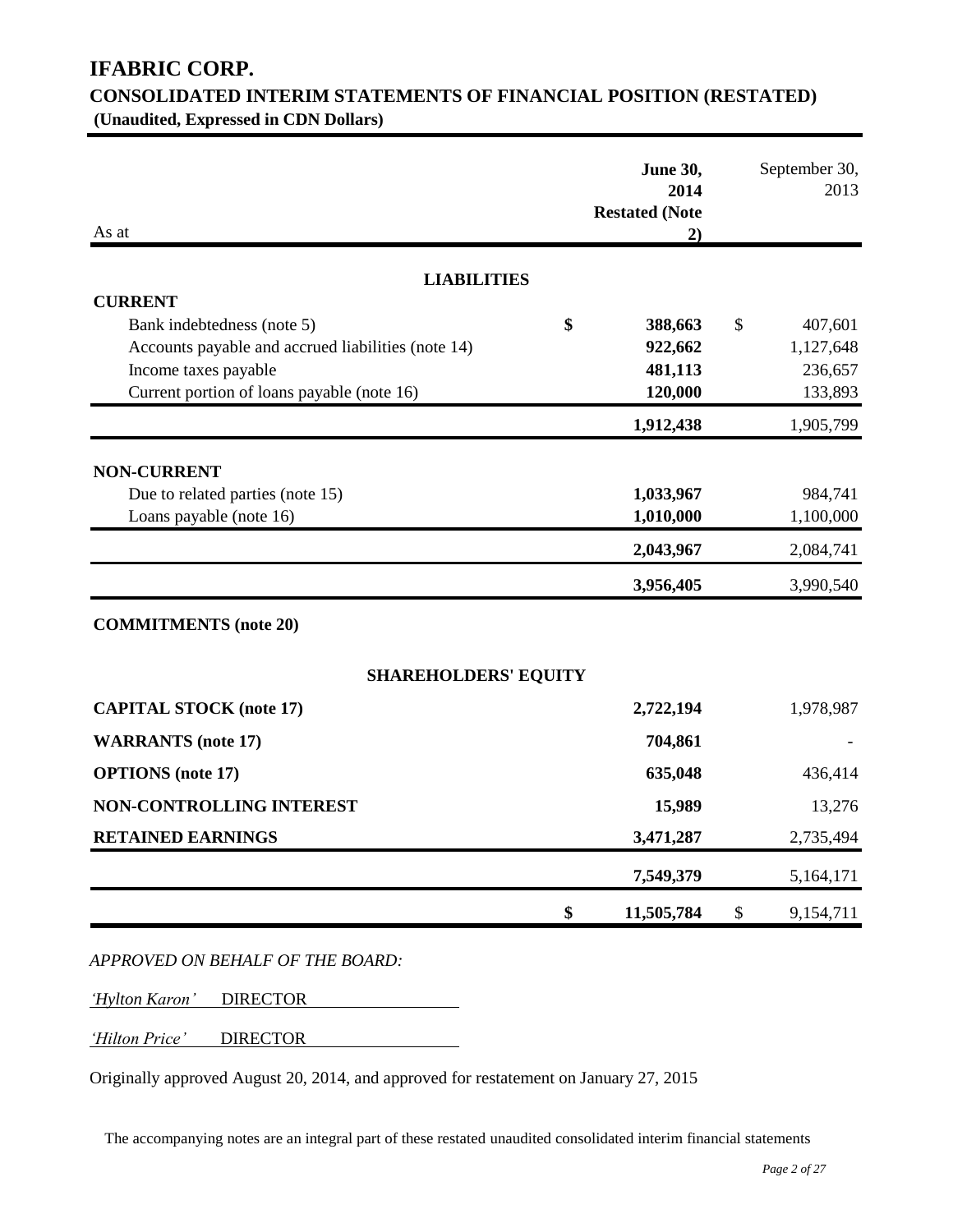# **IFABRIC CORP. CONSOLIDATED INTERIM STATEMENTS OF EARNINGS (LOSS) AND COMPREHENSIVE EARNINGS (LOSS)**

**(Unaudited, Expressed in CDN Dollars)**

|                                                              | Three months          |           | Nine months                              |           |  |
|--------------------------------------------------------------|-----------------------|-----------|------------------------------------------|-----------|--|
| Periods ended June 30                                        | 2014                  | 2013      | 2014<br><b>Restated</b><br>(Note 2)      | 2013      |  |
| <b>REVENUE</b>                                               | \$<br>3,881,993<br>\$ | 2,741,232 | \$<br>9,799,051 \$                       | 6,229,569 |  |
| <b>COST OF SALES</b>                                         | 1,950,712             | 1,204,905 | 4,666,870                                | 2,686,588 |  |
| <b>GROSS PROFIT</b>                                          | 1,931,281             | 1,536,327 | 5,132,181                                | 3,542,981 |  |
| <b>EXPENSES</b>                                              |                       |           |                                          |           |  |
| General and administrative costs (note 21)                   | 658,626               | 474,373   | 1,818,607                                | 1,323,178 |  |
| Selling and design costs                                     | 645,483               | 659,202   | 1,905,842                                | 1,435,993 |  |
| Interest on operating line                                   | 1,733                 | 6,973     | 6,575                                    | 11,162    |  |
| Interest on long-term debt                                   | 12,185                | 13,457    | 37,513                                   | 41,288    |  |
| Amortization of property, plant and equipment                | 10,930                | 12,710    | 32,790                                   | 37,672    |  |
| Amortization of deferred development costs                   | 36,100                |           | 108,300                                  |           |  |
|                                                              | 1,365,057             | 1,166,715 | 3,909,627                                | 2,849,293 |  |
| <b>EARNINGS FROM OPERATIONS</b>                              | 566,224               | 369,612   | 1,222,555                                | 693,688   |  |
| <b>OTHER EXPENSES (INCOME)</b>                               |                       |           |                                          |           |  |
| Share based compensation                                     | 123,150               | 73,065    | 206,414                                  | 346,210   |  |
| Loss (gain) on foreign exchange                              | 84,208                | (59, 223) | (117, 891)                               | (76, 363) |  |
| Unrealized loss (gain) on foreign exchange                   |                       |           |                                          |           |  |
| forward contracts (note 9)                                   | (26,718)              | 18,525    | 11,544                                   | (25,062)  |  |
| Sundry income                                                | 4,409                 | (71)      | (1,736)                                  | (127)     |  |
|                                                              | 185,049               | 32,296    | 98,331                                   | 244,658   |  |
| <b>EARNINGS BEFORE INCOME TAXES</b>                          | 381,175               | 337,316   | 1,124,224                                | 449,030   |  |
| PROVISION FOR (RECOVERY OF) INCOME<br><b>TAXES</b> (note 19) |                       |           |                                          |           |  |
| Current                                                      | 166,619               | 128,533   | 365,979                                  | 277,810   |  |
| Deferred                                                     | (30, 532)             | 9,068     | 19,738                                   | (60, 219) |  |
|                                                              | 136,087               | 137,601   | 385,717                                  | 217,591   |  |
| <b>NET EARNINGS</b>                                          | 245,088               | 199,715   | 738,506                                  | 231,439   |  |
| OTHER COMPREHENSIVE EARNINGS                                 |                       |           |                                          |           |  |
| TOTAL COMPREHENSIVE EARNINGS                                 | \$<br>245,088 \$      | 199,715   | \$<br>738,506 \$                         | 231,439   |  |
| <b>EARNINGS PER SHARE (note 18)</b>                          |                       |           |                                          |           |  |
| <b>Basic</b>                                                 | \$<br>0.009<br>\$     | 0.008     | \$<br>0.029<br>$\boldsymbol{\mathsf{S}}$ | 0.009     |  |
| Diluted                                                      | 0.009                 | 0.008     | 0.027                                    | 0.009     |  |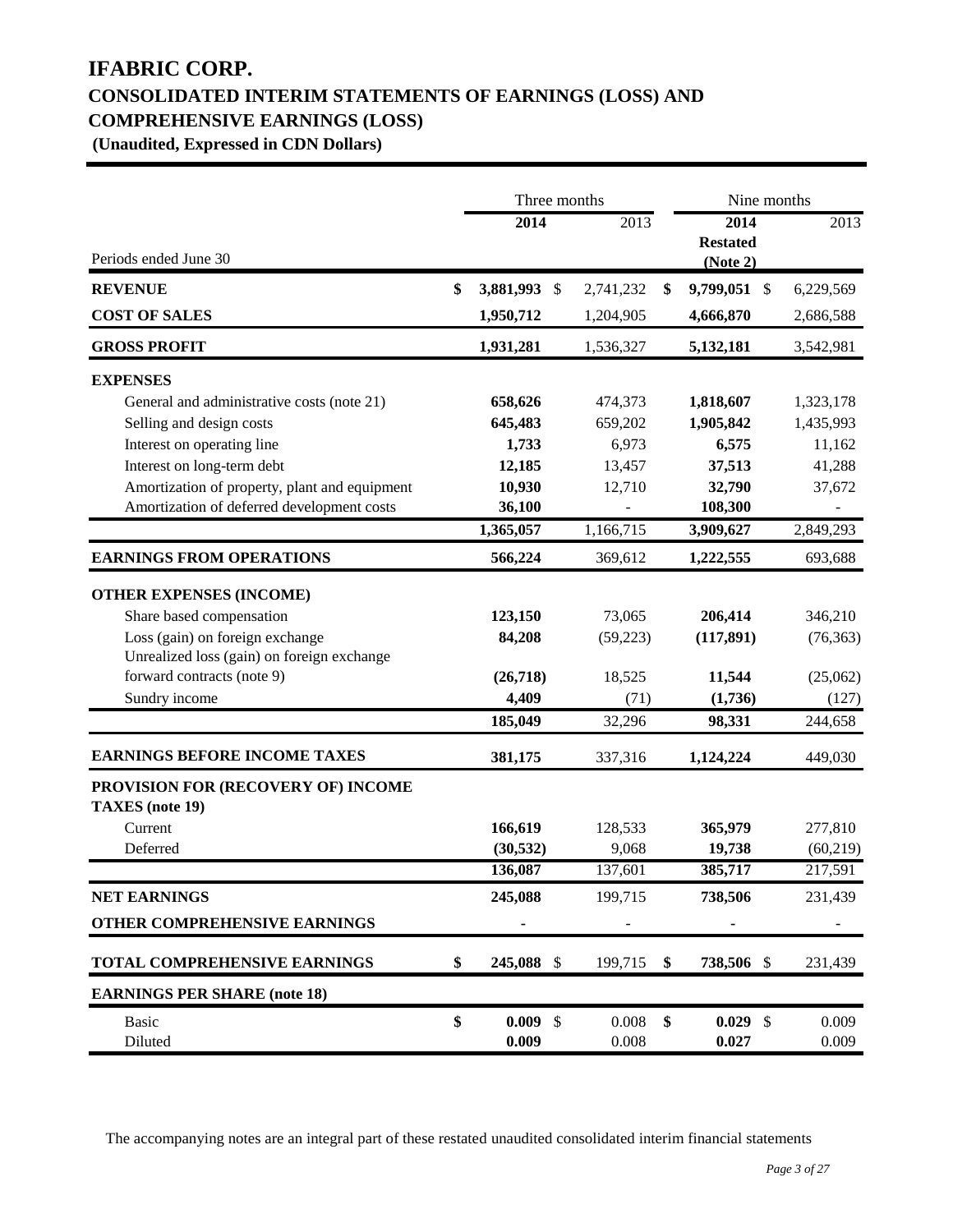# **IFABRIC CORP. CONSOLIDATED INTERIM STATEMENTS OF CHANGES IN SHAREHOLDERS' EQUITY**

**(Unaudited, Expressed in CDN Dollars)** 

|                                                                                           | Capital stock            | Warrants       | Options                  |    | Retained<br>earnings | Accumulated<br>other<br>comprehensive<br>earnings | Non-<br>controlling<br>interest |     | <b>Total</b> |
|-------------------------------------------------------------------------------------------|--------------------------|----------------|--------------------------|----|----------------------|---------------------------------------------------|---------------------------------|-----|--------------|
| Balance at September 30, 2012                                                             | \$<br>1,840,987 \$       | 38,000         | \$                       | \$ | 2,880,050            | \$                                                | \$<br>13,526                    | -SS | 4,772,563    |
| Total comprehensive earnings                                                              |                          | $\overline{a}$ |                          |    | 219,740              |                                                   | 11,699                          |     | 231,439      |
| Share based compensation (note 17)                                                        |                          |                | 346,210                  |    |                      |                                                   |                                 |     | 346,210      |
| Warrants exercised (note 17)                                                              | 110,400                  | (30, 400)      | $\overline{\phantom{a}}$ |    |                      |                                                   |                                 |     | 80,000       |
| Balance at June 30, 2013                                                                  | 1,951,387                | 7,600          | 346,210                  |    | 3,099,790            |                                                   | 25,225                          |     | 5,430,212    |
| Balance at September 30, 2013                                                             | 1,978,987                |                | 436,414                  |    | 2,735,494            |                                                   | 13,276                          |     | 5,164,171    |
| Private placement (note 17)                                                               | 1,629,000                |                |                          |    |                      |                                                   |                                 |     | 1,629,000    |
| Fair value of shareholder warrants issued on<br>private placement (note 17)               | (579, 293)               | 579,293        |                          |    |                      |                                                   |                                 |     |              |
| Share issue costs - cash (note 17)                                                        | (198, 712)               |                |                          |    |                      |                                                   |                                 |     | (198, 712)   |
| Share issue costs - fair value of agent warrants<br>issued on private placement (note 17) | (125, 568)               | 125,568        |                          |    |                      |                                                   |                                 |     |              |
| Share based compensation (note 17)                                                        |                          |                | 206,414                  |    |                      |                                                   |                                 |     | 206,414      |
| Options exercised (note 17)                                                               | 17,780                   |                | (7,780)                  |    |                      |                                                   |                                 |     | 10,000       |
| Total comprehensive earnings                                                              | $\overline{\phantom{a}}$ |                |                          |    | 735,793              | $\overline{\phantom{a}}$                          | 2,713                           |     | 738,506      |
| <b>Balance at June 30, 2014</b><br><b>Restated (Note 2)</b>                               | \$<br>2,722,194 \$       | 704,861        | \$<br>635,048            | -S | 3,471,287            | \$                                                | \$<br>15,989                    | S   | 7,549,379    |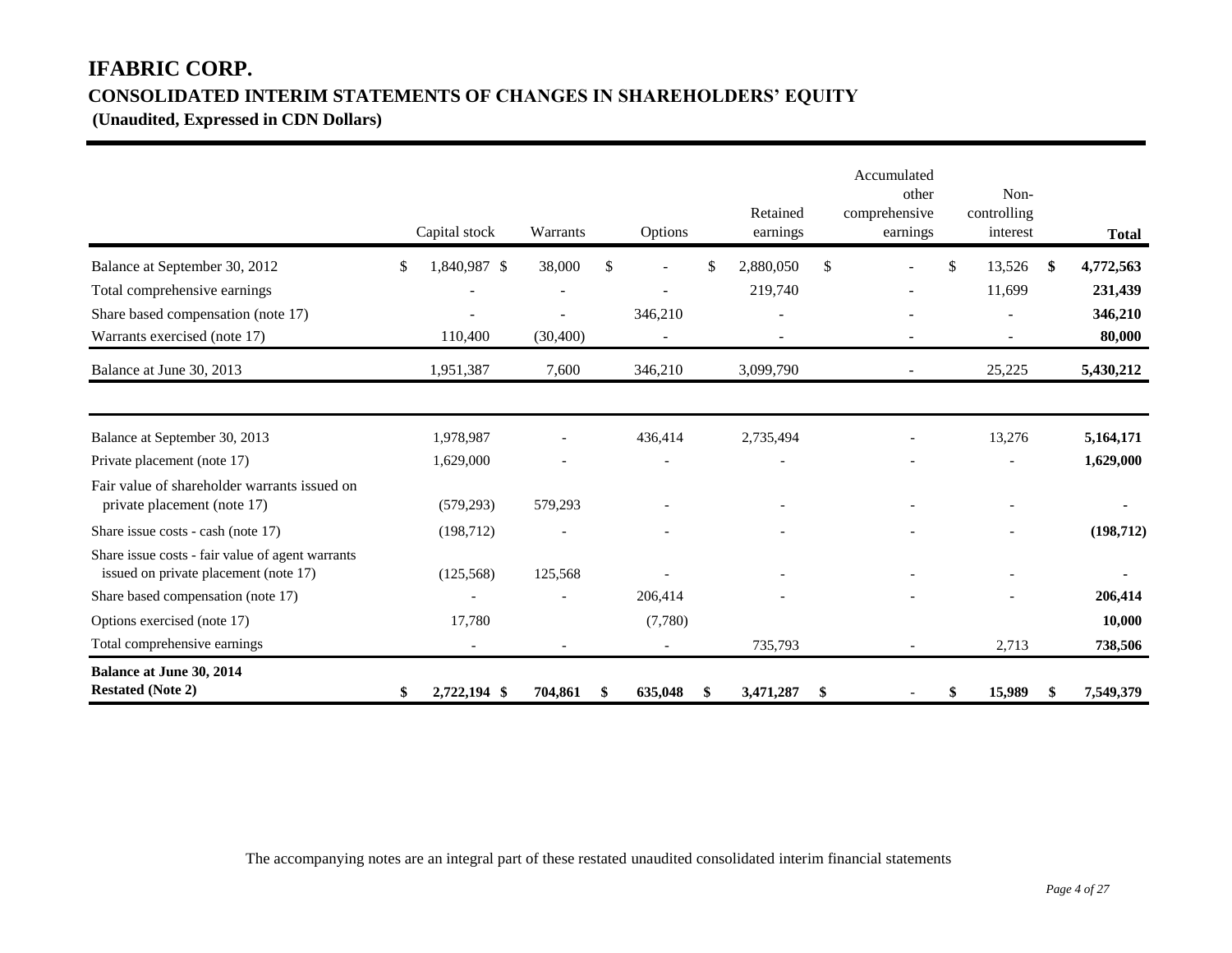# **IFABRIC CORP. CONSOLIDATED INTERIM STATEMENTS OF CASH FLOWS**

**(Unaudited, Expressed in CDN Dollars)** 

|                                                              | Nine months                         |            |
|--------------------------------------------------------------|-------------------------------------|------------|
| Periods ended June 30                                        | 2014<br><b>Restated</b><br>(Note 2) | 2013       |
| <b>CASH WAS PROVIDED BY (USED IN)</b>                        |                                     |            |
| <b>OPERATING ACTIVITIES</b>                                  |                                     |            |
| Total comprehensive earnings                                 | \$<br>738,506 \$                    | 231,439    |
| Items not affecting cash                                     |                                     |            |
| Amortization of property, plant and equipment                | 32,790                              | 37,672     |
| Amortization of deferred development costs                   | 108,300                             |            |
| Unrealized gain (loss) on foreign exchange forward contracts | 11,544                              | (25,062)   |
| Gain on sale of property, plant and equipment                | (2,731)                             |            |
| Share based compensation                                     | 206,414                             | 346,210    |
| Deferred income tax recovery                                 | 19,738                              | (60, 219)  |
|                                                              | 1,114,561                           | 530,040    |
| Change in non-cash operating working capital items           |                                     |            |
| Accounts receivable                                          | (1,856,629)                         | (426, 118) |
| Inventory                                                    | (51,759)                            | (634, 381) |
| Prepaid expenses and deposits                                | (574, 399)                          | 47,523     |
| Investment tax credits recoverable                           | 12,826                              | 21,988     |
| Accounts payable and accrued liabilities                     | (204, 987)                          | 467,006    |
| Income taxes payable                                         | 244,456                             | 232,162    |
|                                                              | (2,430,492)                         | (291, 820) |
|                                                              | (1,315,931)                         | 238,220    |
| <b>FINANCING ACTIVITIES</b>                                  |                                     |            |
| Bank operating line                                          | (18,938)                            | 659,983    |
| Due to related parties                                       | 49,226                              | (555, 603) |
| Repayment of loans                                           | (103, 893)                          | (93, 354)  |
| Share and warrant issuances (note 17)                        | 1,639,000                           | 80,000     |
| Share issue costs - cash (note 17)                           | (198, 712)                          |            |
|                                                              | 1,366,683                           | 91,026     |
| <b>INVESTING ACTIVITIES</b>                                  |                                     |            |
| Purchase of property, plant and equipment                    | (26,754)                            | (3,049)    |
| Proceeds on disposal of property, plant and equipment        | 13,484                              |            |
| Deferred development costs                                   |                                     | (129, 115) |
|                                                              | (13,270)                            | (132, 164) |
| <b>CHANGE IN CASH POSITION</b>                               | 37,482                              | 197,082    |
| CASH AND CASH EQUIVALENTS, beginning of period (note 5)      | 457,131                             | 142,044    |
| CASH, end of period (note 5)                                 | \$<br>494,613<br>\$                 | 339,126    |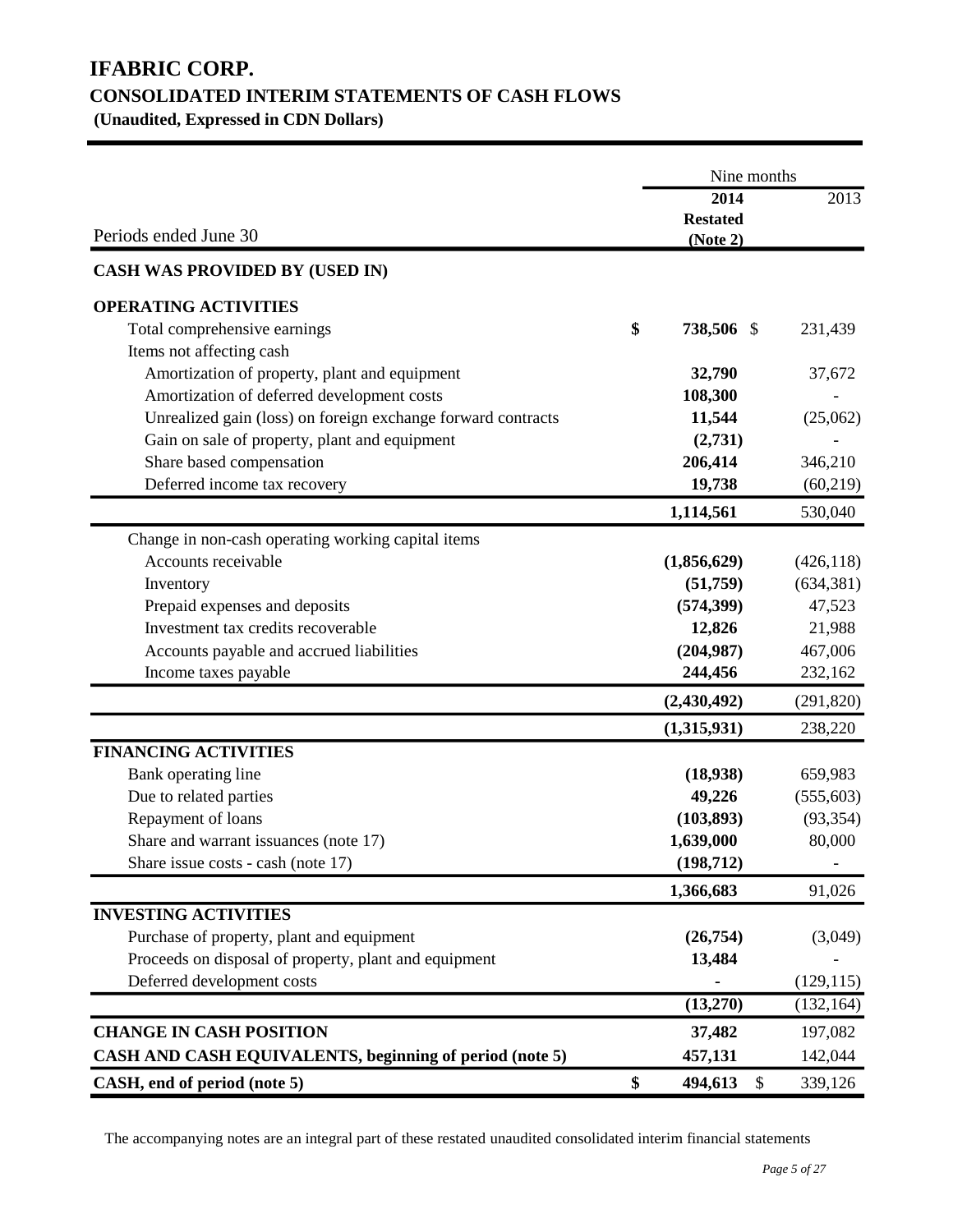### **1. NATURE OF OPERATIONS**

iFabric Corp. ("iFabric or the Company") was incorporated under the Alberta Business Corporations Act on April 9, 2007 as a capital pool company as defined in Policy 2.4 of the TSX Venture Exchange. On June 4, 2012, the Company closed its Qualifying Transaction with Coconut Grove Textiles Inc. (note 2) and its shares began trading on the TSX Venture Exchange ("TSX-V") under the trading symbol "IFA". With effect from this date the Company is no longer considered a capital pool company and is now classified as an industrial Tier 2 issuer on the TSX-V.

The Company's principle activities relate to the business of designing and manufacturing women's intimate apparel and, in particular, a range of specialty bras including the Company's patented backless, strapless underwire bra, as well as a range of complimenting accessories. The Company is also in the business of distributing a range of specialty textiles as well as a number of chemical products that are suitable for application to textiles. The head office is located at 525 Denison Street, Unit 1, Markham Ontario.

### **2. RESTATEMENT OF PREVIOUSLY ISSUED CONSOLIDATED INTERIM FINANCIAL STATEMENTS**

The Company has restated its consolidated interim statement of financial position as of June 30, 2014 and its consolidated interim statements of earnings and comprehensive earnings, changes in shareholders' equity, and cash flows for the nine month period ended June 30, 2014.

As a result of the annual audit in respect of the year ended September 30, 2014, management revisited the accounting treatment of an amount of \$704,861 expensed as share based compensation in relation to the fair value of shareholder and agent warrants issued on the Company's private placement, which closed on December 13, 2013.

Upon review of IFRS 2, share-based payment, and IAS 39, financial instruments: recognition and measurement, management has determined that the fair value of shareholder and agent warrants should have been reflected as a reduction in the amount of capital stock as opposed to being charged to earnings, as was originally reflected in the nine month period in the consolidated interim financial statements for the three and nine months ended June 30, 2014, originally approved by the Company's Board of Directors on August 20, 2014.

As a result of this adjustment, net earnings and total comprehensive earnings for the nine months ended June 30, 2014 have been restated to reflect an amount of \$738,506 (\$0.029 earnings per share - basic, and \$0.027 earnings per share - diluted) as opposed to the previously reported net earnings and total comprehensive earnings of \$33,645 (\$0.001 earnings per share - basic, and \$0.001 earnings per share diluted). In addition, capital stock has been reduced from \$3,427,055 to \$2,722,194 and retained earnings have been increased from \$2,766,426 to \$3,471,287.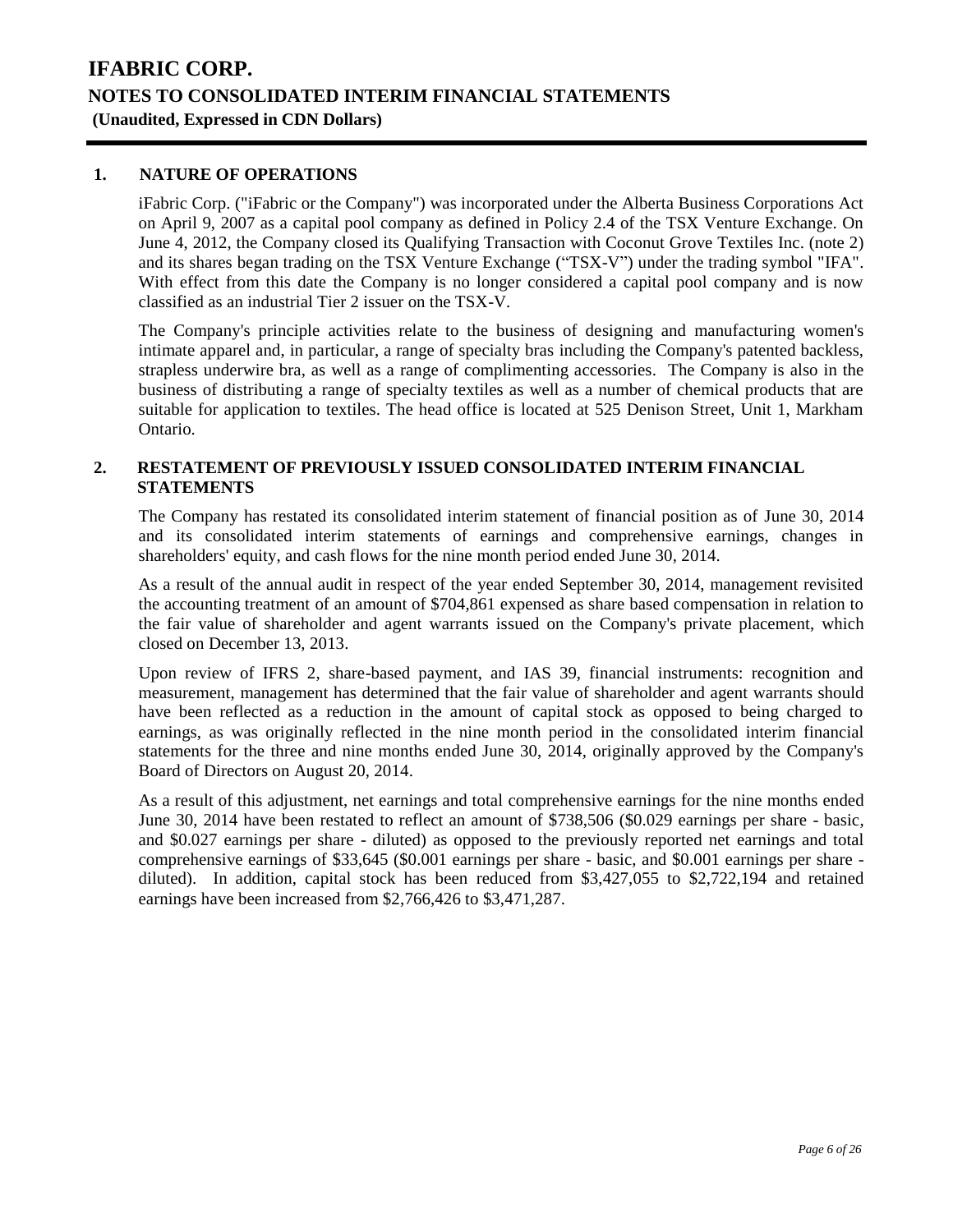### **3. BASIS OF PREPARATION**

### **(a) Statement of compliance**

The Company applies International Financial Reporting Standards ("IFRS") as issued by the International Accounting Standards Board ("IASB"). These unaudited consolidated interim financial statements have been prepared in accordance with International Accounting Standard 34, "Interim Financial Reporting". Accordingly, they do not include all of the information required for full annual financial statements required by IFRS as issued by IASB.

The same accounting policies were followed in the preparation of these unaudited restated consolidated interim financial statements as those used in the preparation of the most recent audited annual consolidated financial statements for the year ended September 30, 2013, other than those set out in note 4(a). These unaudited restated consolidated interim financial statements should be read in conjunction with the audited annual consolidated financial statements for the year ended September 30, 2013, prepared in accordance with IFRS.

### **(b) Basis of consolidation**

These unaudited restated consolidated interim financial statements include the accounts of iFabric Corp., and its wholly-owned subsidiary, Coconut Grove Textiles Inc., which includes the consolidated accounts of its wholly-owned subsidiaries Coconut Grove Pads Inc., Intelligent Fabric Technologies (North America) Inc. and CG Intimates Inc. They also include the accounts of 2074160 Ontario Inc., which is a 60% owned subsidiary of Coconut Grove Textiles Inc. All intercorporate balances and transactions have been eliminated.

#### **(c) Seasonal fluctuations**

The interim period results of operations do not necessarily reflect results for the full fiscal year because of seasonal fluctuations that characterize the apparel and textiles industries.

#### **(d) Basis of measurement**

These unaudited restated consolidated interim financial statements were prepared on a historical cost basis except for certain items which may be accounted for at fair value, as further discussed in the significant accounting policies of the most recent audited annual financial statements for the year ended September 30, 2013.

### **(e) Functional and presentation currency**

These unaudited restated consolidated interim financial statements are presented in Canadian dollars which is the Company's functional currency.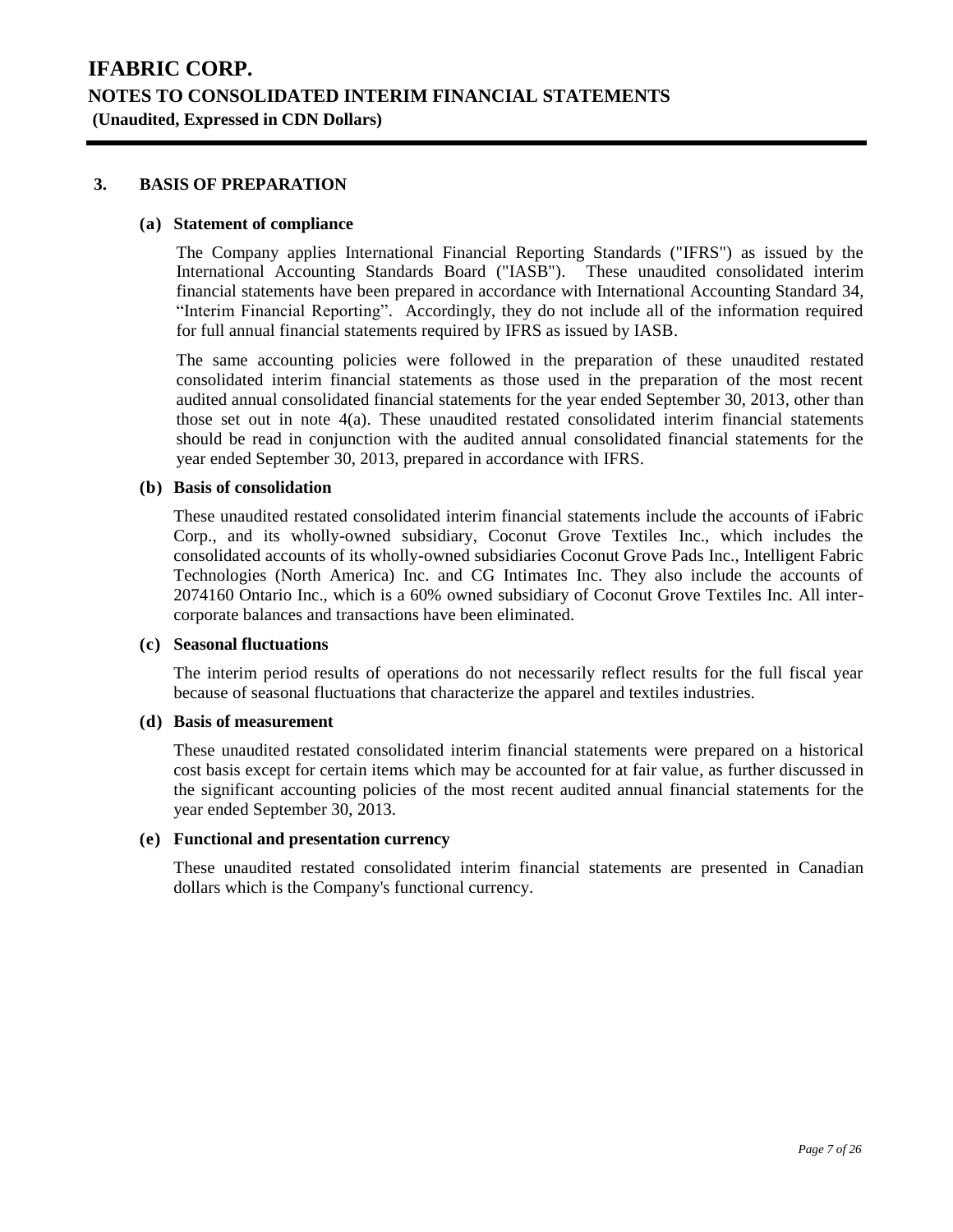### **4. ACCOUNTING POLICY DEVELOPMENTS**

### **(a) Initial application of standards, interpretations and amendments to standards and interpretations in the reporting period**

Certain pronouncements were issued by the IASB or the International Financial Reporting Interpretations Committee ("IFRIC") that are mandatory for annual periods beginning on or after January 1, 2013. As of October 1, 2013, the Company has adopted the following standards, and, unless otherwise indicated, these have no effect the Company's financial statements:

- i) IFRS 10, 'Consolidated Financial Statements' was issued in May 2011 and supersedes the consolidation requirements in SIC-12 'Consolidation - Special Purpose Entities' and IAS 27 'Consolidated and Separate Financial Statements'. IFRS l0 builds on existing principles by identifying the concept of control as the determining factor in whether an entity should be included within the consolidated financial statements of the parent company. The standard also provides additional guidance to assist in the determination of control where this is difficult to assess.
- ii) IFRS 11, 'Joint Arrangements' was issued in May 2011 and supersedes existing IAS 31, 'Joint Ventures'. IFRS 11 provides for the accounting of joint arrangements by focusing on the rights and obligations of the arrangement, rather than its legal form. The standard also eliminates the option to account for jointly controlled entities using the proportionate consolidation method.
- iii) IFRS 12, 'Disclosure of Interests in Other Entities' was issued in May 2011 and is a new and comprehensive standard on disclosure requirements for all forms of interests in other entities, including subsidiaries, joint arrangements, associates and unconsolidated structured entities.
- iv) IFRS 13, 'Fair Value Measurement' was issued in May 2011 and sets out in a single IFRS a framework for measuring fair value. IFRS 13 defines fair value as the price that would be received to sell an asset or paid to transfer a liability in an orderly transaction between market participants at the measurement date. This definition of fair value emphasizes that fair value is a market-based measurement, not an entity-specific measurement. In addition, IFRS 13 also requires specific disclosures about fair value measurement.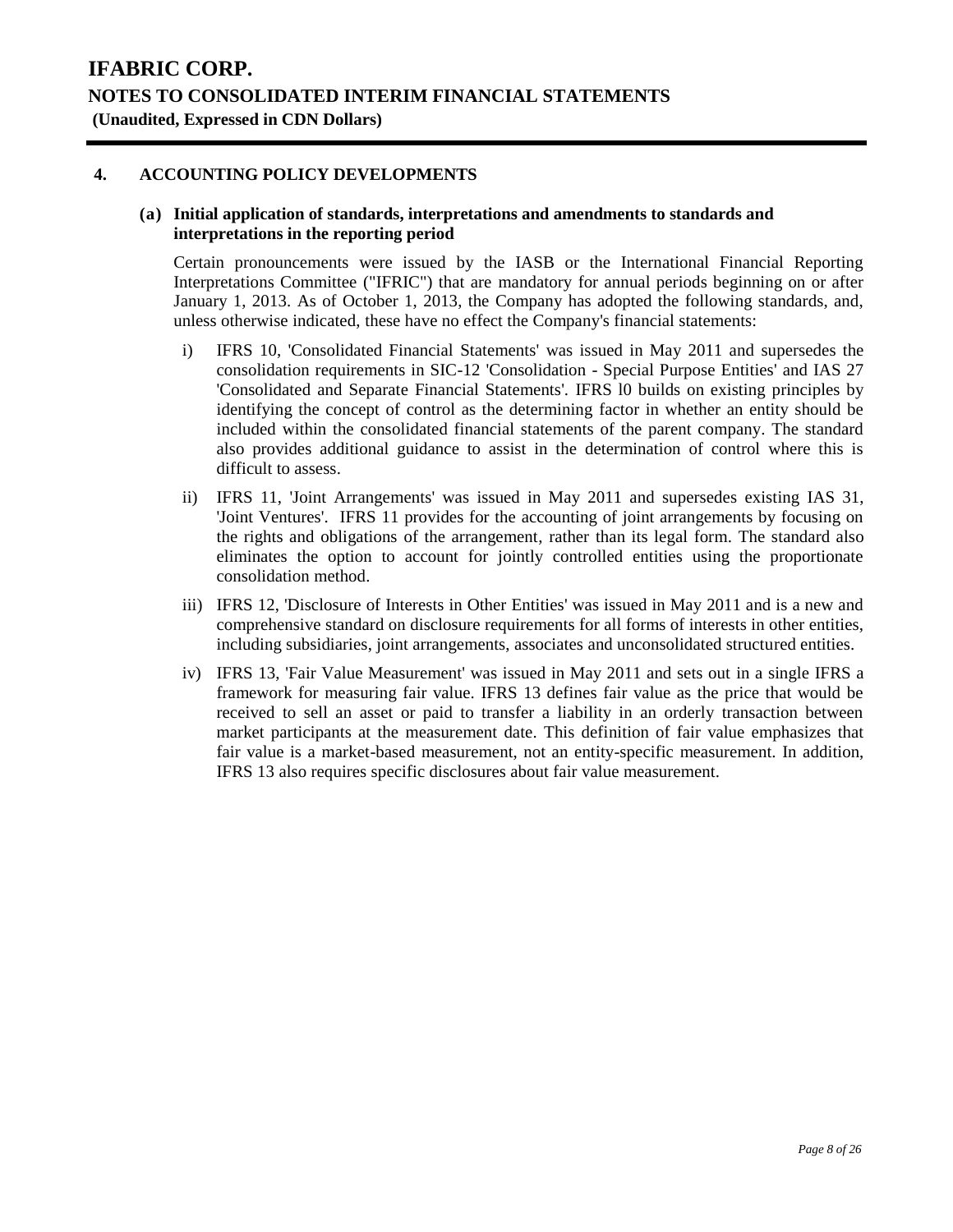## **4. ACCOUNTING POLICY DEVELOPMENTS, continued**

### **(b) Future changes in accounting policies**

Certain new standards, interpretations, amendments and improvements to existing standards were issued by the IASB or International Financial Reporting Interpretations Committee ("IFRIC") that are mandatory for accounting periods beginning on January 1, 2014 or later periods. The standards impacted that are applicable to the Company are as follows:

- i) IFRS 9, 'Financial Instruments' was issued in November 2009 as the first step in its project to replace IAS 39 'Financial Instruments: Recognition and Measurement'. IFRS 9 introduces new requirements for classifying and measuring financial assets that must be applied starting January 1, 2018, with early adoption permitted. The IASB intends to expand IFRS 9 during the intervening period to add new requirements for classifying and measuring financial liabilities, de-recognition of financial instruments, impairment and hedge accounting.
- ii) IAS 32, 'Financial Instruments: Presentation' was amended in December, 2011, clarifying the application of the offsetting requirements of financial assets and financial liabilities. The amendments in IAS 32 are effective for annual periods beginning on or after January 1, 2014, with earlier application permitted.

The impact of the above standards has been assessed by the Company and is not expected to have a material impact on the Company's future financial statements.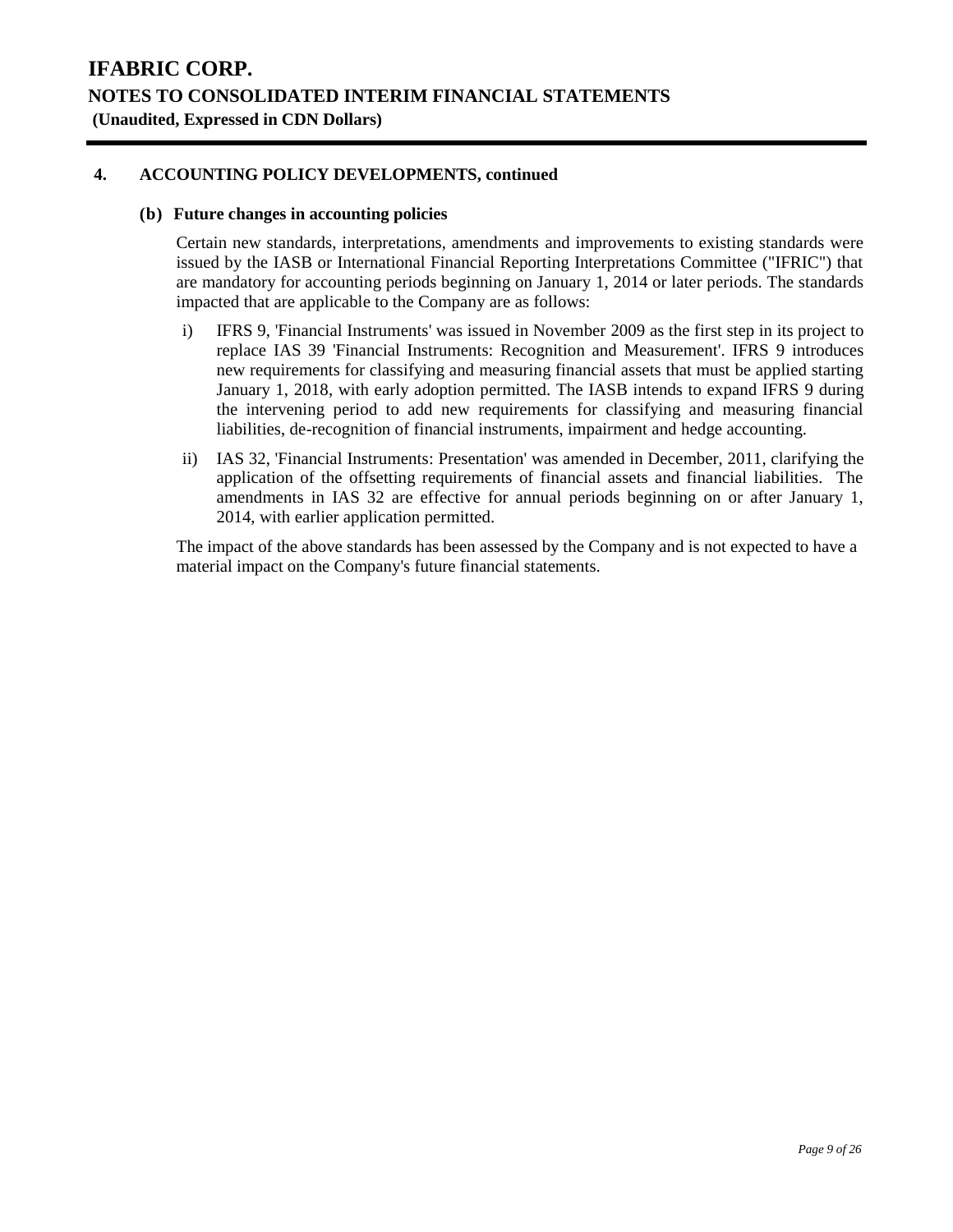## **5. CASH, CASH EQUIVALENTS, AND BANK INDEBTEDNESS**

One of the Company's subsidiaries has a demand operating loan with a tier one Canadian bank available to a maximum of \$2,000,000, against which \$388,663 was outstanding as at June 30, 2014 (September 30, 2013 - \$407,601). The loan facility bears interest at the bank's prime lending rate plus 1.75%. The purpose of the credit facility is to provide for ongoing operating requirements including the financing of accounts receivable and inventory. The facility is secured by General Security Agreements covering all the assets of two subsidiary companies, accounts receivable insurance, an assignment of fire insurance, and a guarantee in the amount of \$1,000,000 from a third subsidiary of the Company. In addition, the company has credit card facilities amounting to \$50,000 Canadian dollars and \$25,000 US dollars, which are subject to the same security arrangements.

## **6. ACCOUNTS RECEIVABLE**

|                                 | <b>June 30,</b><br>2014 | September 30,<br>2013 |
|---------------------------------|-------------------------|-----------------------|
| Trade receivables               | \$<br>3,048,184         | \$<br>1,192,422       |
| Allowance for doubtful accounts | (10,730)                | (10,730)              |
| Accrued discounts               | (106,000)               | (106,000)             |
| Other                           | 12,532                  | 11,665                |
|                                 | \$<br>2,943,986         | \$<br>1,087,357       |

### **7. INVENTORY**

During the nine month period ended June 30, 2014, the amount of inventory charged to earnings was \$4,534,554 (2013 - \$2,686,588) and the amount of inventory write-downs were \$0 (2013 - \$28,677). There were no reversals of prior periods write-downs of inventory.

|                | <b>June 30,</b><br>2014 |   | September 30,<br>2013 |
|----------------|-------------------------|---|-----------------------|
| Raw materials  | 496,937                 | S | 309,212               |
| Finished goods | 3,074,412               |   | 3,210,378             |
|                | 3,571,349               | S | 3,519,590             |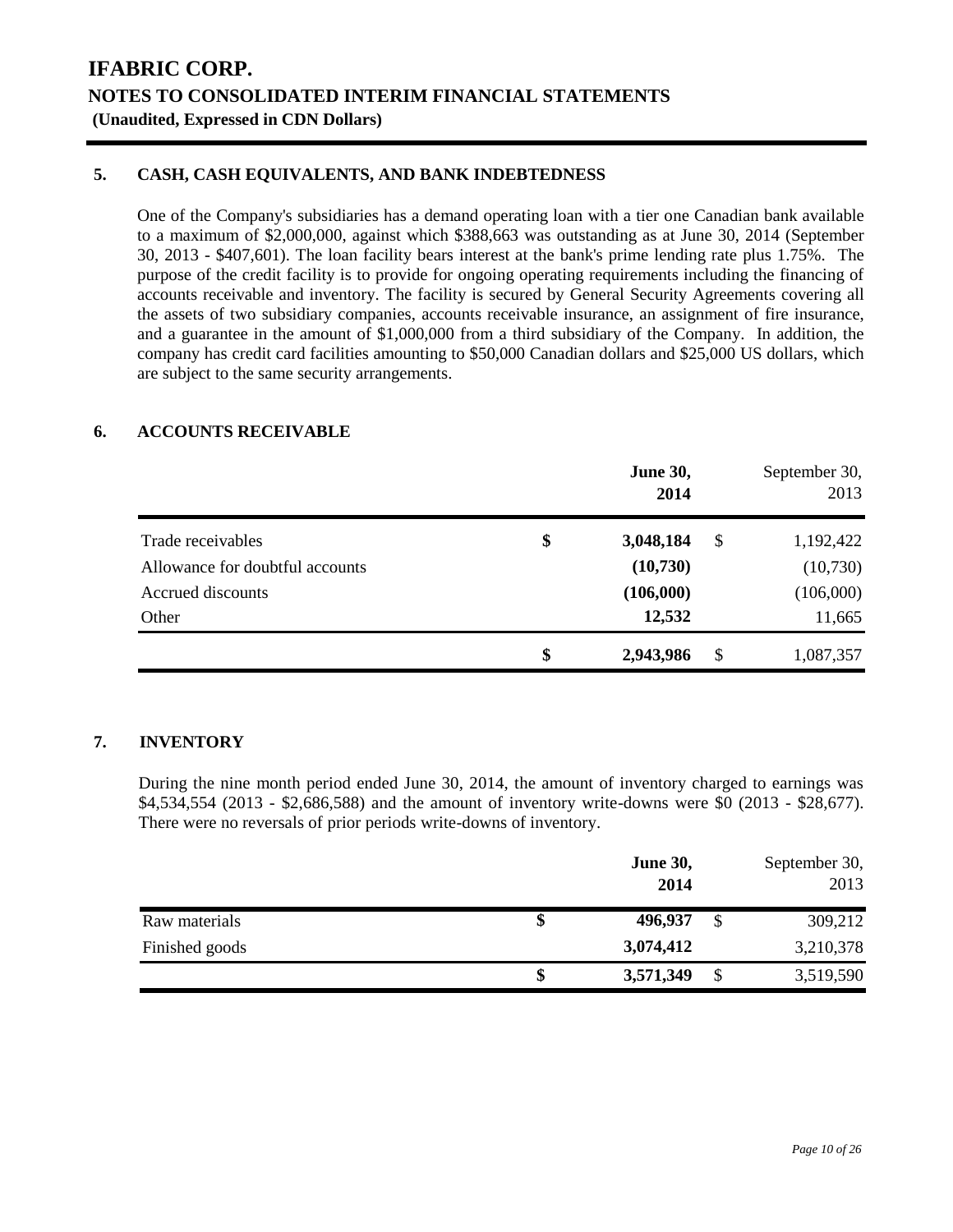## **8. PREPAID EXPENSES AND DEPOSITS**

|                                    | <b>June 30,</b><br>2014 | September 30,<br>2013 |
|------------------------------------|-------------------------|-----------------------|
| Prepayments for chemical purchases | \$<br>\$<br>300,253     | 300,253               |
| Impairment provision (i)           | (300, 253)              | (300, 253)            |
| Deposits paid to suppliers         | 602,170                 | 164,941               |
| Other deposits                     | 147,670                 | 10,500                |
|                                    | \$<br>\$<br>749,840     | 175,441               |

(i) On December 10, 2013, the Company issued a press release advising that the Company's whollyowned subsidiary, Intelligent Fabric Technologies (North America) Inc. ("IFTNA"), would be terminating its joint venture agreement with Intelligent Fabric Technologies PLC ("IFTPLC"), for reason of material breaches of the agreement. An official notice of termination was forwarded to IFTPLC by the Company's legal counsel on December 27, 2013. In consequence of the termination, no further payments were made by IFTNA to IFTPLC for advance payment for chemicals as was required under the agreement and an impairment provision of \$300,253 was made in the financial statements in respect of the outstanding chemical prepayment balance as at September 30, 2013. This amount has been written off in the current six month period ended March 31, 2014, as no recovery is anticipated.

## **9. FOREIGN EXCHANGE FORWARD CONTRACTS**

The Company enters into foreign exchange forward contracts to manage the risks associated with exchange rate fluctuations. The balance is comprised of the following:

|                                                                                   | <b>June 30,</b><br>2014 |   | September 30,<br>2013 |
|-----------------------------------------------------------------------------------|-------------------------|---|-----------------------|
| Margin balance $-\cosh d$<br>Mark to market variance – unrealized loss on foreign | 100,000                 | S | 100,000               |
| exchange                                                                          | (56, 674)               |   | (45, 130)             |
|                                                                                   | \$<br>43,326            |   | 54,870                |

As at June 30, 2014, the Company had contracted to sell GBP £230,000 and sell USD \$850,000. As well, the Company had contracted to buy USD \$700,000.

For the nine months ended June 30, 2014, there is an unrealized loss on foreign exchange of \$11,544 (2013 - \$25,062 gain) included in the statement of earnings and comprehensive earnings.

## **10. INVESTMENT TAX CREDITS RECOVERABLE**

The Company makes claims for scientific research and experimental development expenditures incurred. Investment tax credits in the amount of \$0 as of June 30, 2014 (September 30, 2013 - \$12,826) have been recorded as recoverable and as a reduction of deferred development costs (note 12).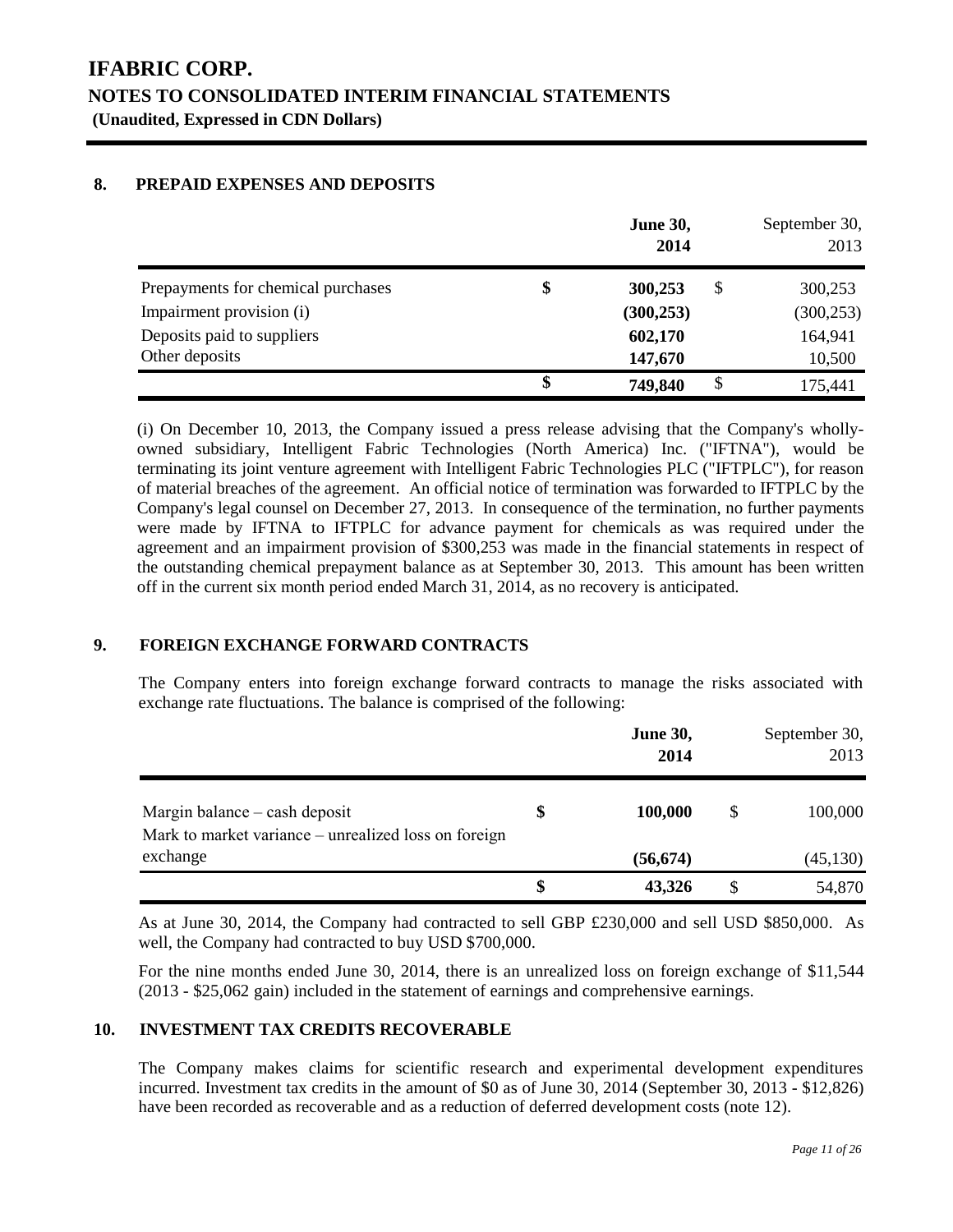## **11. PROPERTY, PLANT AND EQUIPMENT**

|                                    |                            |                                    | <b>June 30,</b><br>2014    |               | September 30,<br>2013 |
|------------------------------------|----------------------------|------------------------------------|----------------------------|---------------|-----------------------|
|                                    | <b>Cost</b>                | <b>Accumulated</b><br>amortization | <b>Net</b>                 |               | <b>Net</b>            |
| Land<br><b>Buildings</b>           | \$<br>1,800,000<br>900,813 | \$<br>211,748                      | \$<br>1,800,000<br>689,065 | $\mathcal{S}$ | 1,800,000<br>689,306  |
| Automobiles<br>Computer and office |                            |                                    |                            |               | 10,752                |
| equipment                          | 166,340                    | 141,130                            | 25,210                     |               | 27,437                |
| Factory machinery                  | 561,512                    | 541,288                            | 20,224                     |               | 23,793                |
|                                    | \$<br>3,428,665            | \$<br>894,166                      | \$<br>2,534,499            | \$            | 2,551,288             |

### **12. DEFERRED DEVELOPMENT COSTS**

|                     |               |                    | <b>June 30,</b> | September 30, |
|---------------------|---------------|--------------------|-----------------|---------------|
|                     |               |                    | 2014            | 2013          |
|                     |               | <b>Accumulated</b> |                 |               |
|                     | Cost          | amortization       | <b>Net</b>      | Net           |
| Product development |               |                    |                 |               |
| costs               | \$<br>941,427 | \$<br>145,690      | \$<br>795,737   | \$<br>904,036 |

During the nine months ended June 30, 2014, expenditures of \$0 (2013 - \$145,549) met the criteria for deferral and were capitalized, against which  $\frac{60}{2013}$  - \$16,434) of investment tax credits (note 10) have been applied to reduce these expenditures. One of the products, previously under development, became commercially available for sale in the fourth quarter of fiscal 2013, and the deferred costs relating to this product are now being amortized in accordance with the Company's accounting policies.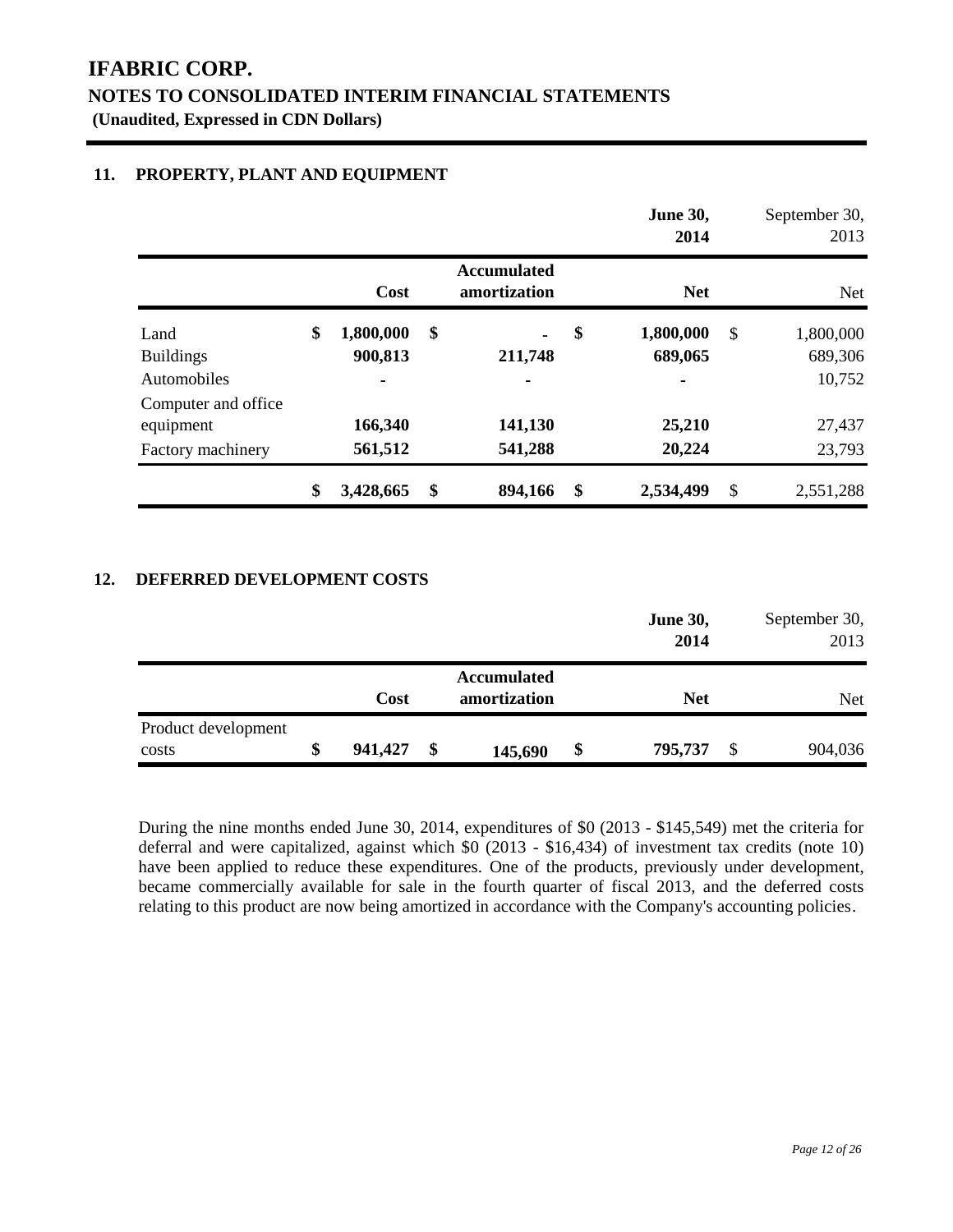## **13. DEFERRED INCOME TAXES**

Temporary differences between accounting and taxable income which result in deferred income taxes are as follows:

|                                             | <b>June 30,</b><br>2014 |               | September 30,<br>2013 |
|---------------------------------------------|-------------------------|---------------|-----------------------|
| Unutilized loss carry forward               | \$<br>530,530           | -S            | 571,122               |
| Capital cost allowance claimed in excess of |                         |               |                       |
| amortization                                | (17,295)                |               | (6,400)               |
| Unrealized foreign exchange losses          | 15,019                  |               | 12,000                |
| Deferred development costs                  | (210, 870)              |               | (239,600)             |
|                                             | \$<br>317,384           | <sup>\$</sup> | 337,122               |

The Company and its subsidiaries has non-capital losses that may be carried forward and applied to reduce taxable income of future years. These losses expire as follows:

| 2027 | \$<br>24,000    |
|------|-----------------|
| 2028 | 201,000         |
| 2029 | 125,000         |
| 2030 | 261,000         |
| 2031 | 496,000         |
| 2032 | 114,000         |
| 2033 | 781,000         |
|      |                 |
|      | \$<br>2,002,000 |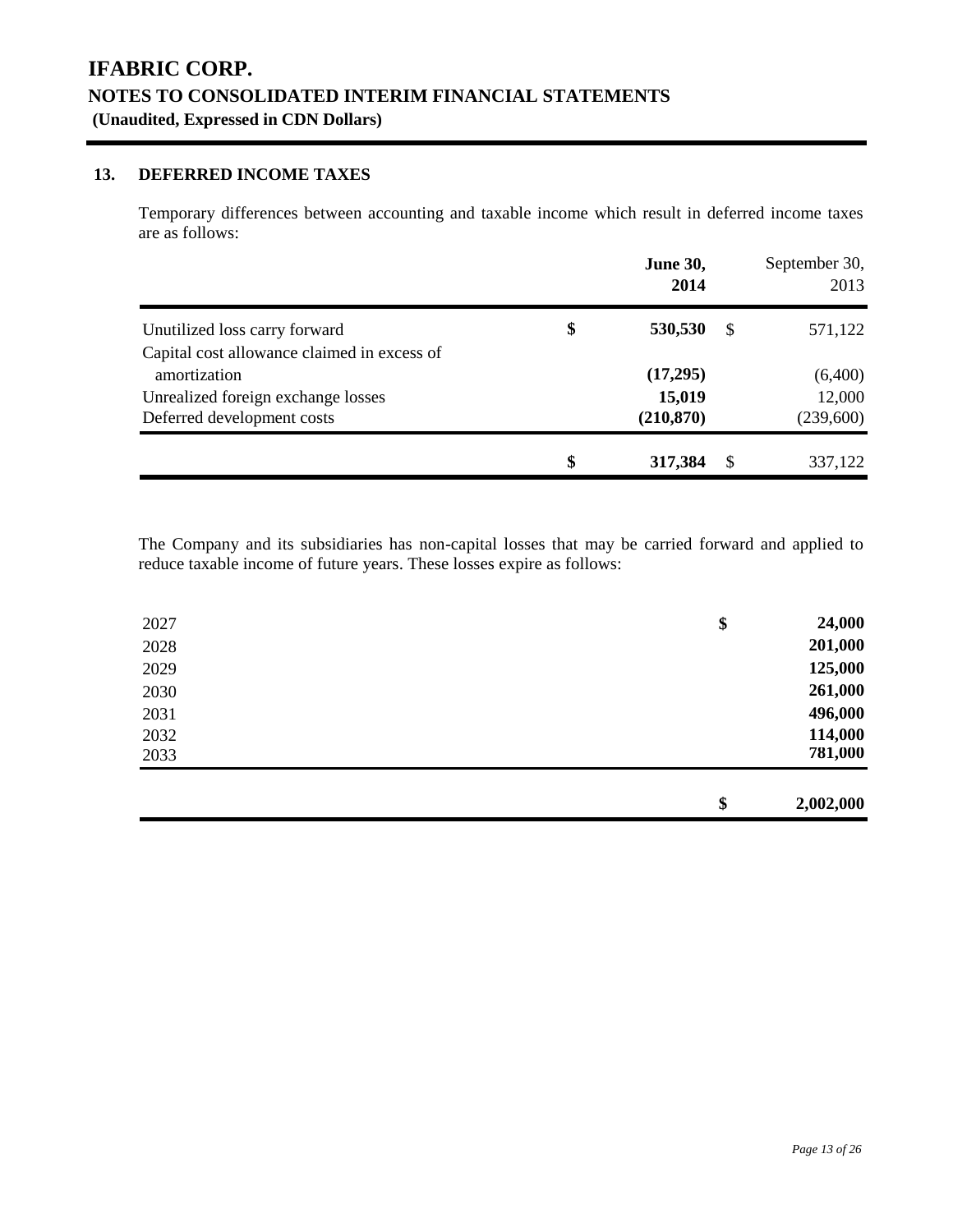### **14. ACCOUNTS PAYABLE AND ACCRUED LIABILITIES**

|                               | <b>June 30,</b><br>2014 |    | September 30,<br>2013 |
|-------------------------------|-------------------------|----|-----------------------|
| Trade payables                | \$<br>823,684           | \$ | 824,960               |
| Government remittances        | 48,731                  |    | 98,542                |
| Accrued liabilities (note 21) | 41,400                  |    | 195,299               |
| Tenants deposits              | 8,847                   |    | 8,847                 |
|                               | \$<br>922,662           | S  | 1,127,648             |

## **15. DUE TO RELATED PARTIES**

The amounts due to related parties are unsecured, non-interest bearing and due on demand. The creditors have waived their right to call for payment over the next year, and accordingly, the loans have been classified as long-term.

|                                               | <b>June 30,</b><br>2014 | September 30,<br>2013 |
|-----------------------------------------------|-------------------------|-----------------------|
| Due to shareholder                            | \$<br>528,014           | \$<br>504,778         |
| Due to minority shareholder of subsidiary co. | 505,953                 | 479,963               |
|                                               | \$<br>1,033,967         | \$<br>984,741         |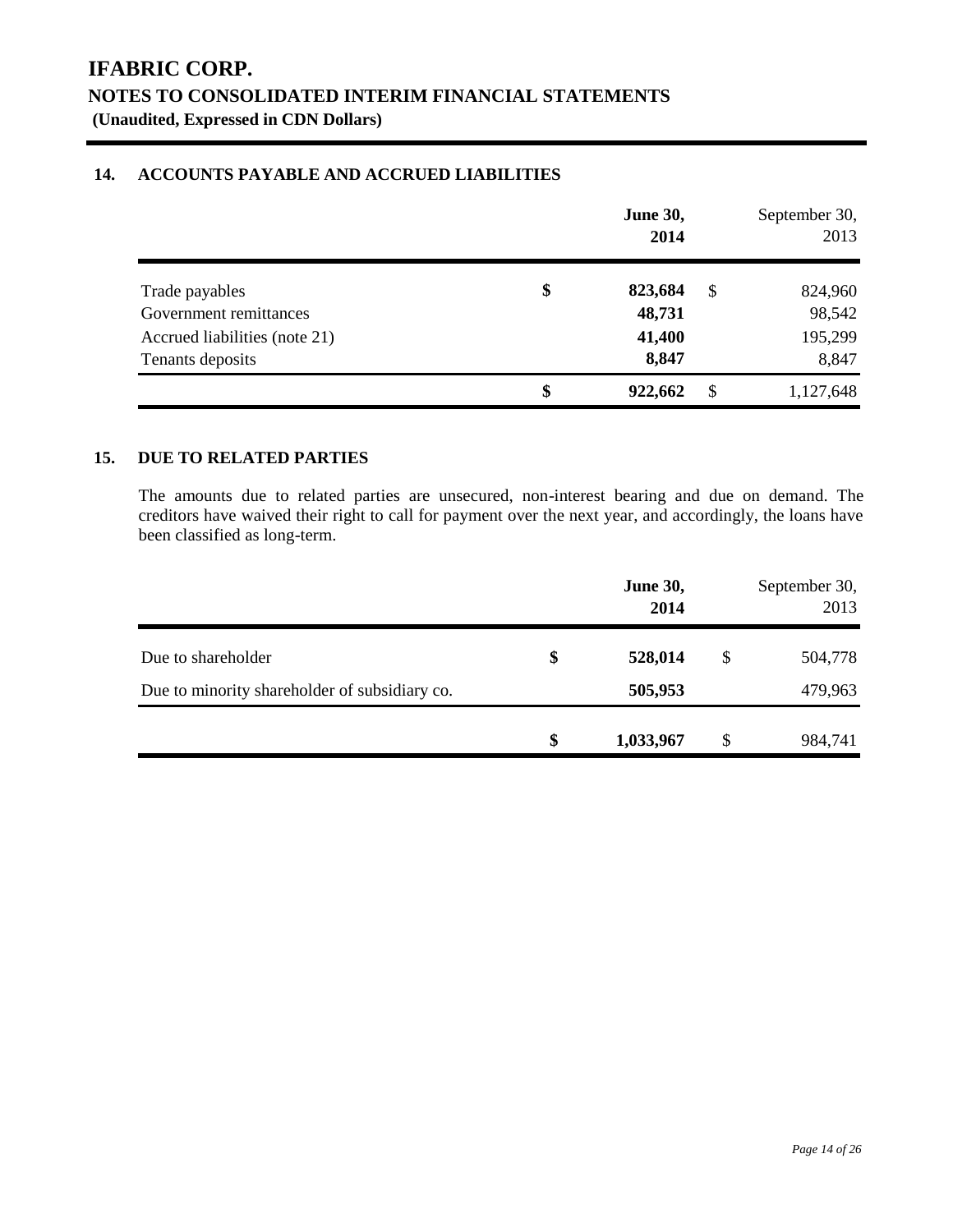# **16. LOANS PAYABLE**

|                                                                                                                                                                                                                                                                                   | June 30,<br>2014 | September 30,<br>2013 |
|-----------------------------------------------------------------------------------------------------------------------------------------------------------------------------------------------------------------------------------------------------------------------------------|------------------|-----------------------|
| Bank loan, payable in monthly principal payments of<br>\$10,000 plus interest, bearing interest at the bank's                                                                                                                                                                     |                  |                       |
| prime rate plus 1.25%, due May 31, 2023 and secured<br>by a first readvanceable mortgage on the land and<br>building described in note 11, a general security<br>agreement over all assets of Coconut Grove Pads Inc.<br>subject to priority on inventory and accounts receivable |                  |                       |
| to the lender described in note 5, and a general<br>assignment of rents.                                                                                                                                                                                                          | \$<br>1,130,000  | \$<br>1,220,000       |
| Vehicle loan, matured November, 2013                                                                                                                                                                                                                                              |                  | 13,893                |
|                                                                                                                                                                                                                                                                                   | 1,130,000        | 1,233,893             |
| Less current portion                                                                                                                                                                                                                                                              | 120,000          | 133,893               |
| Due beyond one year                                                                                                                                                                                                                                                               | \$<br>1,010,000  | \$<br>1,100,000       |
| Estimated principal re-payments are as follows:                                                                                                                                                                                                                                   |                  |                       |
| 2014                                                                                                                                                                                                                                                                              | \$<br>30,000     |                       |
| 2015                                                                                                                                                                                                                                                                              | 120,000          |                       |
| 2016                                                                                                                                                                                                                                                                              | 120,000          |                       |
| 2017                                                                                                                                                                                                                                                                              | 120,000          |                       |
| 2018                                                                                                                                                                                                                                                                              | 120,000          |                       |
| Subsequent years                                                                                                                                                                                                                                                                  | 620,000          |                       |
|                                                                                                                                                                                                                                                                                   | \$<br>1,130,000  |                       |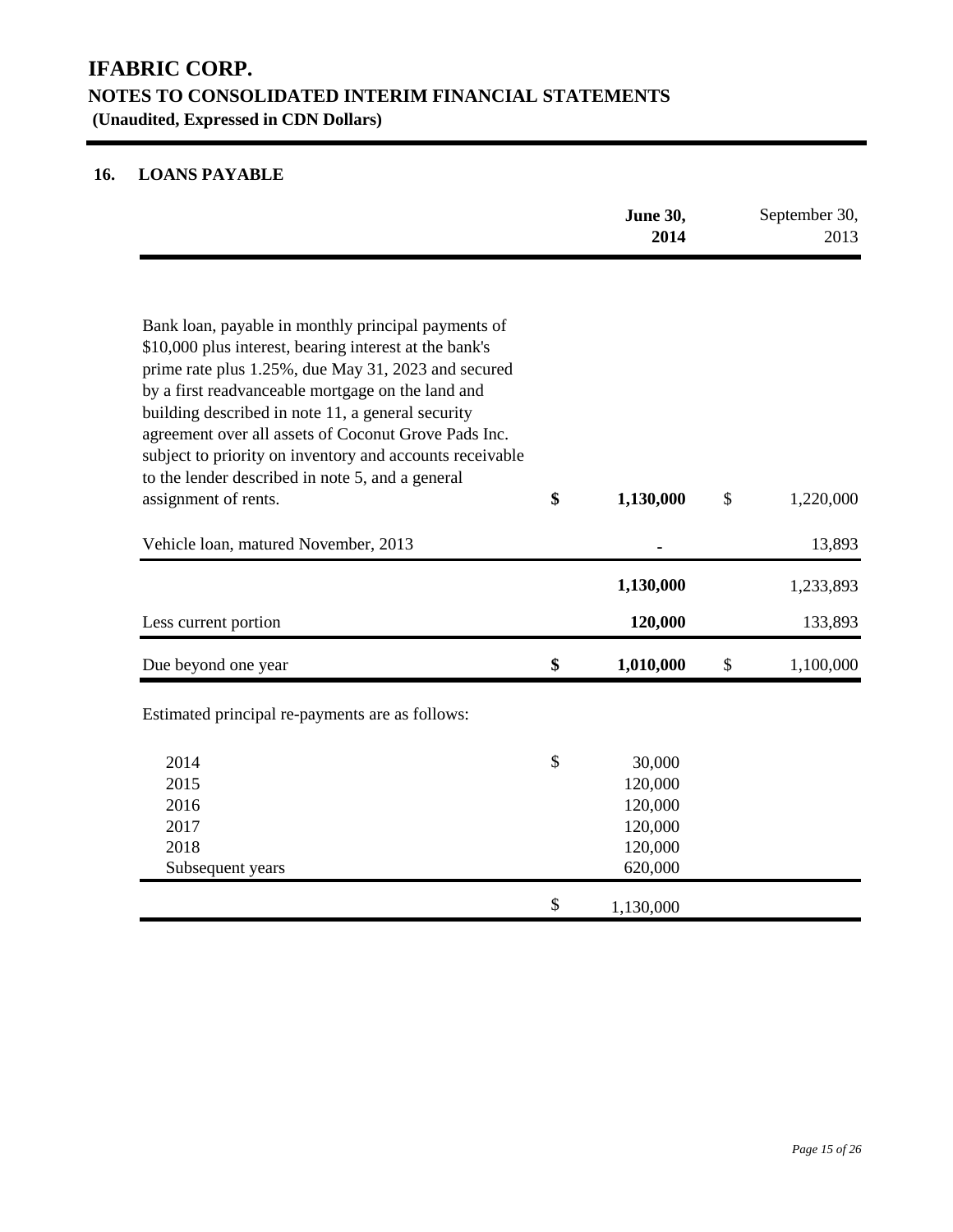## **17. CAPITAL STOCK**

### **(a) Authorized, Issued and Outstanding**

Authorized: Unlimited number of common shares

|                                                                                     | Number       |               | Amount     |
|-------------------------------------------------------------------------------------|--------------|---------------|------------|
| Balance, September 30, 2012                                                         | 25, 237, 500 | <sup>\$</sup> | 1,840,987  |
| Warrants exercised at \$0.50 per share                                              | 160,000      |               | 80,000     |
| Ascribed value credited to share capital on exercise of warrants                    |              |               | 30,400     |
| Balance, June 30, 2013                                                              | 25,397,500   | \$.           | 1,951,387  |
|                                                                                     | Number       |               | Amount     |
| Balance, September 30, 2013                                                         | 25,437,500   | <sup>\$</sup> | 1,978,987  |
| Private placement (i)                                                               | 407,250      |               | 1,629,000  |
| Fair value of shareholder warrants issued on private placement (i)                  |              |               | (579, 293) |
| Share issuance costs - cash (i)                                                     |              |               | (198, 712) |
| Share issue costs - fair value of agent warrants issued on<br>private placement (i) |              |               | (125, 568) |
| Options exercised at \$0.40 per share                                               | 25,000       |               | 10,000     |
| Ascribed value credited to share capital on exercise of options                     |              |               | 7,780      |
| Balance, June 30, 2014 - restated                                                   | 25,869,750   |               | 2,722,194  |

(i) On December 13, 2013, the Company closed an offering of equity comprising 407,250 units at a price per unit of \$4.00 for gross proceeds of \$1,629,000. Each unit consists of one common share and one half of one common share shareholder warrant. Each whole warrant entitles the holder to acquire one common share of iFabric, at an exercise price of \$5.25, and is exercisable for a period of 3 years from December 13, 2013.

As compensation for the issue, the agent, received a cash fee of 7% of the gross proceeds, totaling \$114,030, as well as 28,508 agent warrants. Each agent warrant entitles the agent to acquire one unit at an exercise price per unit of \$4.00. Each unit consists of one common share, and one half of one common share secondary agent warrant. Each whole secondary agent warrant entitles the holder to acquire one common share of iFabric, at an exercise price of \$5.25, and is exercisable for a period of 3 years from December 13, 2013. The Company incurred \$84,862 in legal costs and disbursements in connection with the issue

The fair value of the shareholder warrants has been estimated by management at \$579,293 and the fair value of the agent warrants has been estimated by management at \$125,568 as of the date of the grant using the black-scholes pricing model with the following assumptions:

| Dividend yield           | $0.00\%$ |
|--------------------------|----------|
| Expected volatility      | 133%     |
| Risk-free interest rate  | 1.19%    |
| <b>Expected maturity</b> | 3 years  |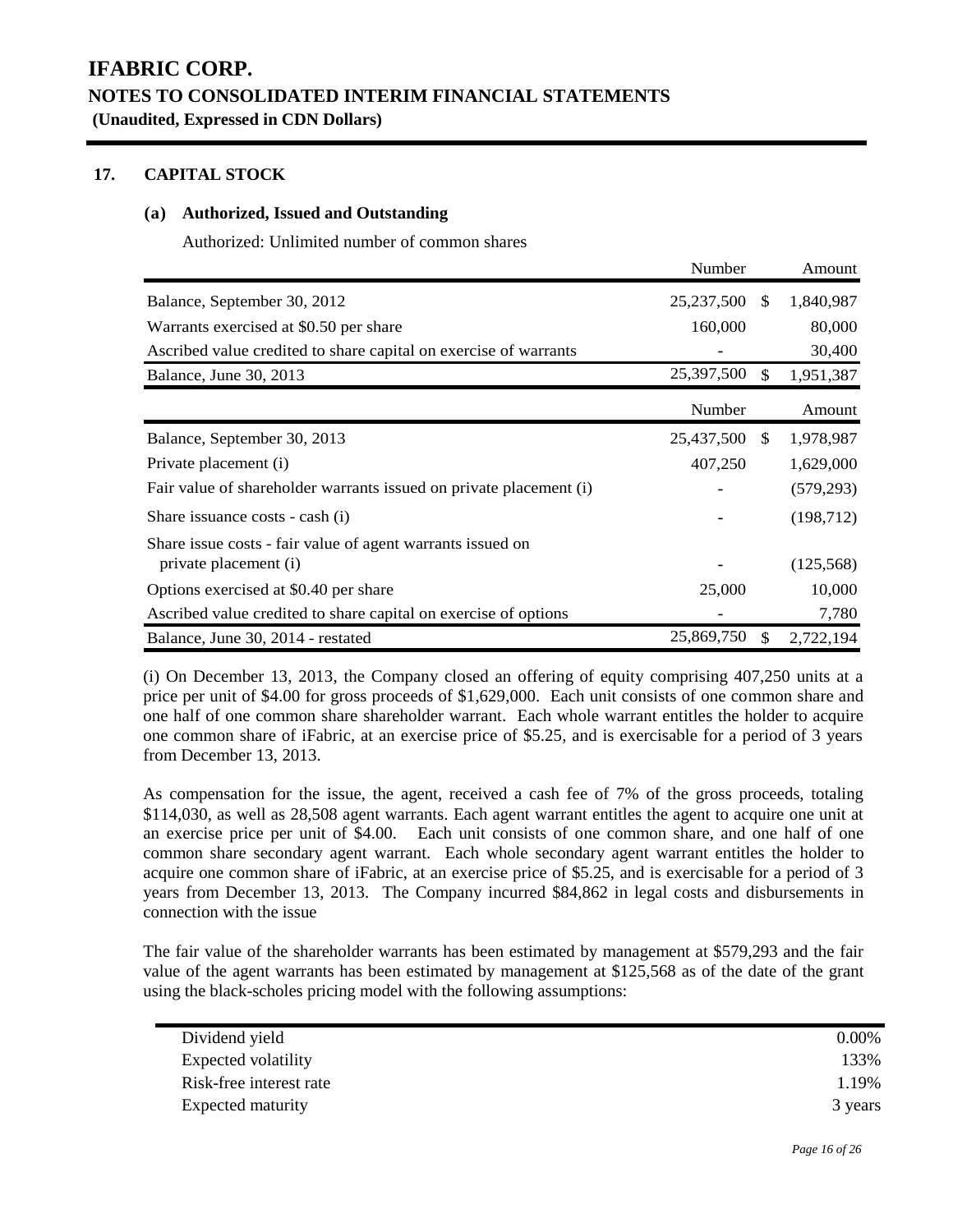### **17. CAPITAL STOCK, continued**

### **(b) Stock option plan**

The Company has reserved 10% of the issued and outstanding common shares for issuance under its stock option plan. The status of the Company's stock option plan is summarized as follows:

|                                                           | Number of<br>stock options | Weighted<br>average<br>exercise price |
|-----------------------------------------------------------|----------------------------|---------------------------------------|
| Balance, September 30, 2012<br>Granted, during the period | 1,450,000                  | \$<br>0.40                            |
| Balance, June 30, 2013                                    | 1,450,000                  | \$<br>0.40                            |
|                                                           | Number of<br>stock options | Weighted<br>average<br>exercise price |
| Balance, September 30, 2013<br>Granted, during the period | 1,525,000<br>150,000       | \$<br>0.52<br>4.15                    |

On April 1, 2014, 150,000 stock options were issued to employees. Each option entitles the holder to acquire one common share of the Company at a price of \$4.15 and is exercisable for a period of 10 years from the grant date. The options vest over periods of 1-3 years. Share-based compensation expense based on the fair value of the options had been estimated at \$588,240 as of the date of the grant using the Black-Scholes pricing model with the following assumptions:

Exercised, during the period  $(25,000)$   $0.40$ Balance, June 30, 2014 1,650,000 \$ 0.85

| Dividend yield          | $0.00\%$ |
|-------------------------|----------|
| Expected volatility     | 118%     |
| Risk-free interest rate | 2.45%    |
| Expected maturity       | 10 years |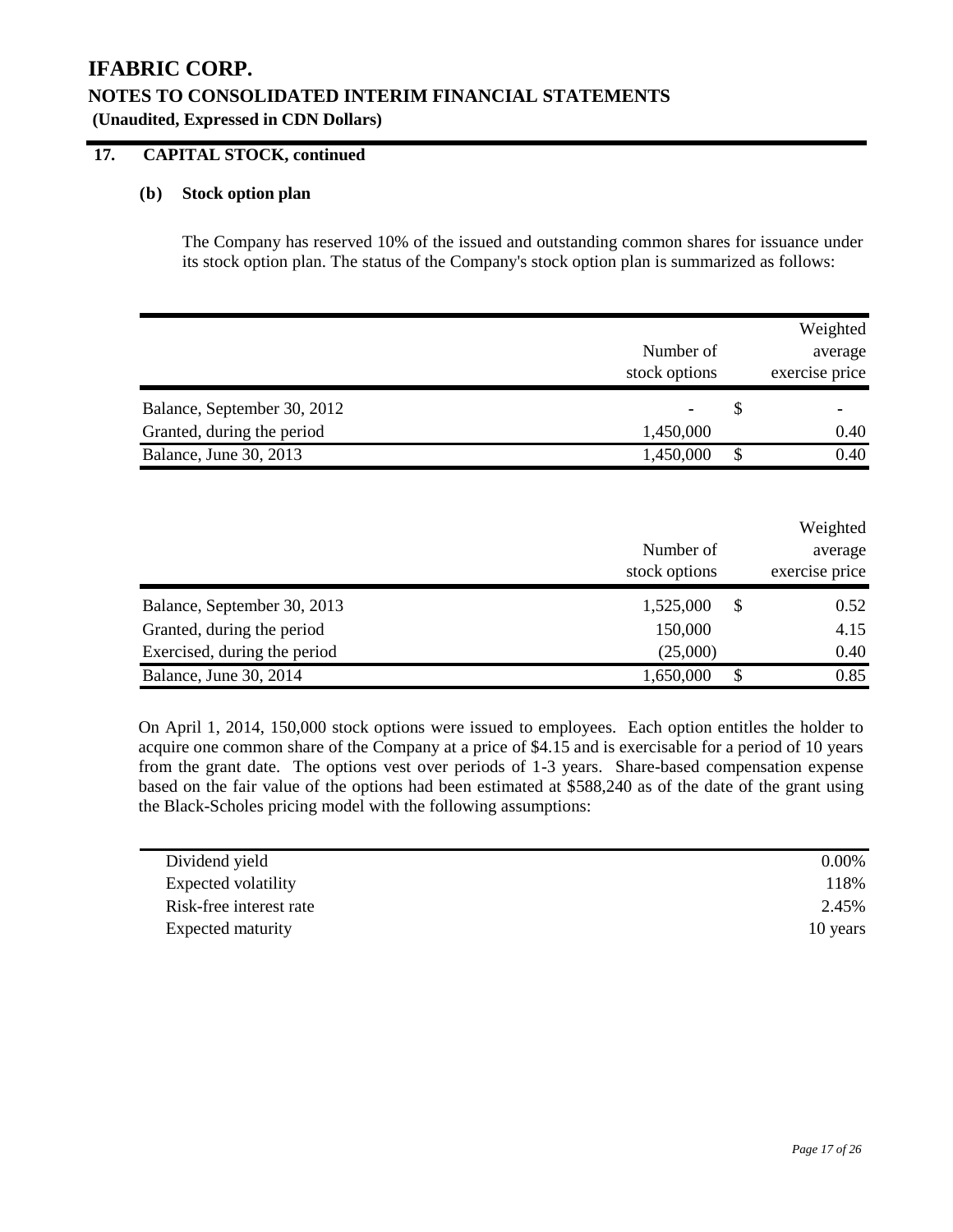# **17. CAPITAL STOCK, continued**

### **(b) Stock option plan, continued**

As of June 30, 2014, the following options were issued and outstanding:

|                    |                            | <b>Options Outsanding</b>                                       |    |                                          | <b>Options Exercisable</b> |    |                                          |
|--------------------|----------------------------|-----------------------------------------------------------------|----|------------------------------------------|----------------------------|----|------------------------------------------|
| Expiry date        | Number of<br>stock options | Weighted<br>average<br>remaining<br>contractual<br>life (years) |    | Weighted<br>average<br>exercise<br>price | Number of<br>stock options |    | Weighted<br>average<br>exercise<br>price |
| September 17, 2018 | 75,000                     | 4.21                                                            |    | 2.90                                     | 25,000                     |    | 2.90                                     |
| January 16, 2023   | 1,425,000                  | 8.55                                                            | \$ | 0.40                                     | 1,125,000                  | \$ | 0.40                                     |
| April 1, 2024      | 150,000                    | 9.75                                                            |    | 4.15                                     |                            |    |                                          |
|                    | 1,650,000                  | 8.46                                                            | \$ | 0.85                                     | 1,150,000                  | \$ | 0.45                                     |

### **(c) Warrants**

The following table summarizes warrants that have been issued, exercised, or expired during the periods presented:

|                                                             | Number of<br>warrants      | Weighted<br>average<br>exercise price |
|-------------------------------------------------------------|----------------------------|---------------------------------------|
| Balance, September 30, 2012<br>Exercised, during the period | 200,000<br>\$<br>(160,000) | 0.50<br>0.50                          |
| Balance, June 30, 2013                                      | \$<br>40,000               | 0.50                                  |
|                                                             | Number of<br>warrants      | Weighted<br>average<br>exercise price |
| Balance, September 30, 2013                                 | \$                         |                                       |
| Issued, during the period (note $17(a)(i)$ )                | 232,133                    | 5.10                                  |
| Balance, June 30, 2014                                      | \$<br>232,133              | 5.10                                  |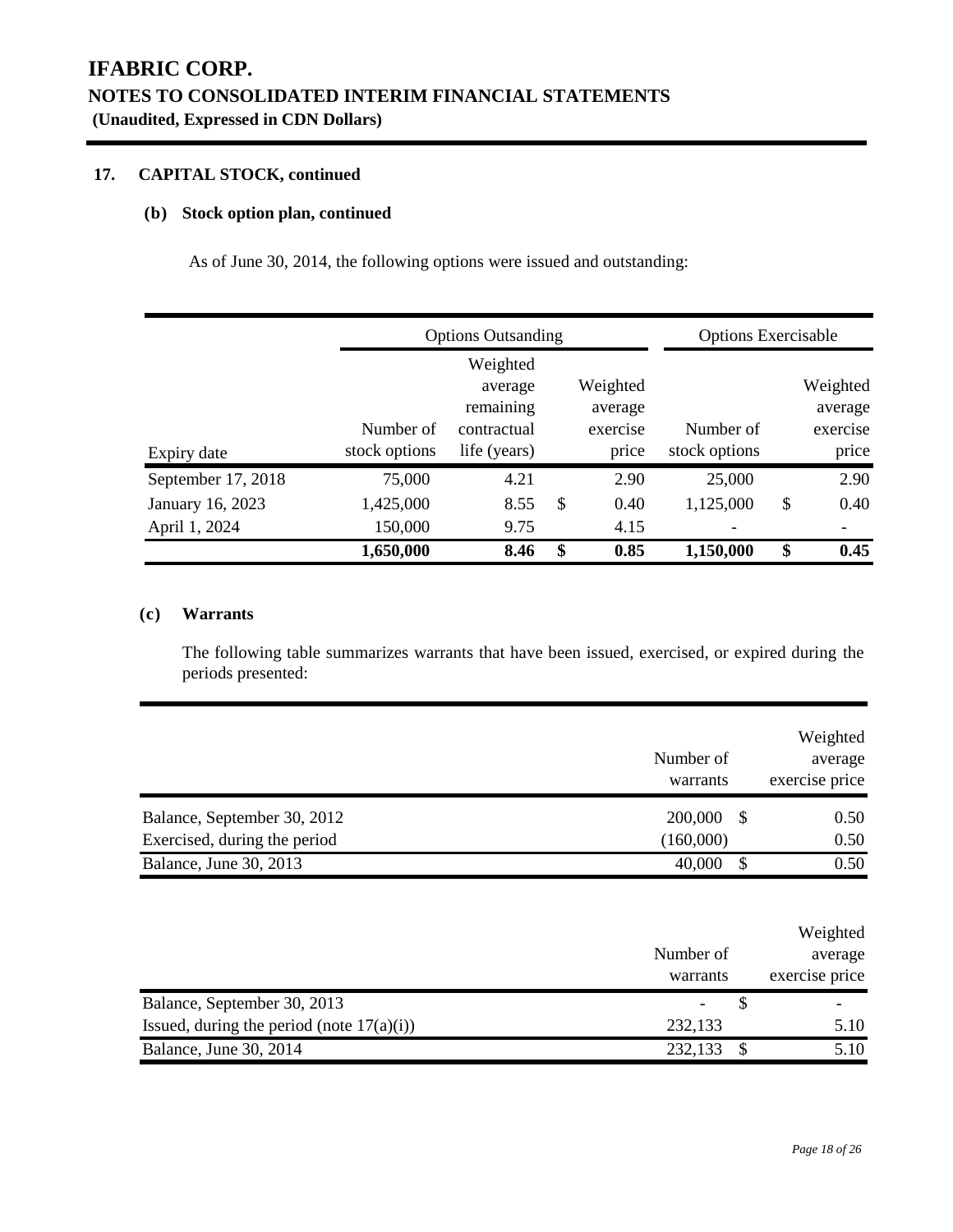# **17. CAPITAL STOCK, continued**

## **(c) Warrants, continued**

The following table summarizes the warrants outstanding as of June 30, 2014:

|                   |           |    | Weighted       |
|-------------------|-----------|----|----------------|
|                   | Number of |    | average        |
| Expiry date       | warrants  |    | exercise price |
| December 13, 2016 | 203,625   | S  | 5.25           |
| December 13, 2016 | 28,508    |    | 4.00           |
|                   | 232,133   | \$ | 5.10           |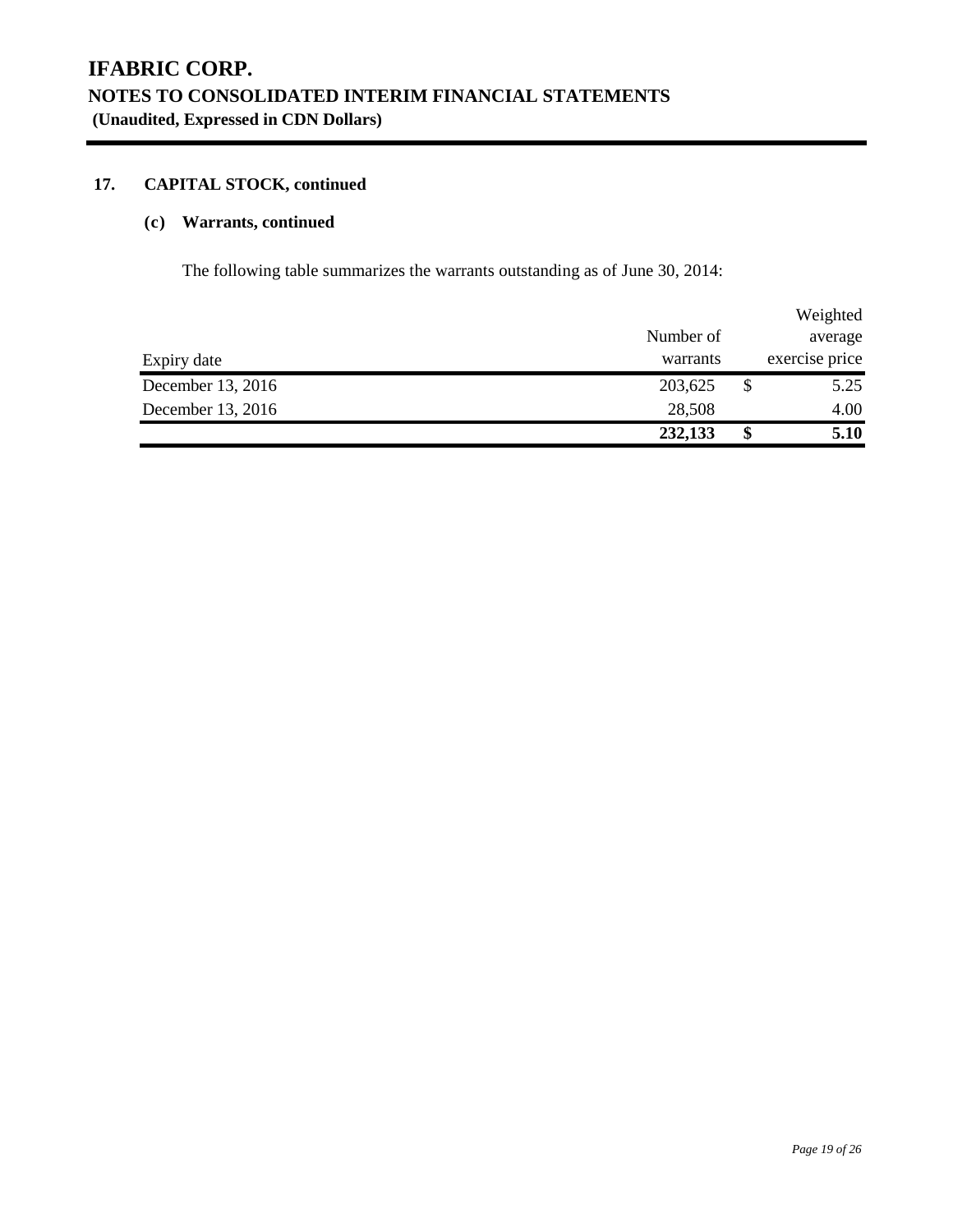## **18. BASIC AND DILUTED EARNINGS PER SHARE**

Basic earnings per share is calculated using the weighted average number of common shares outstanding during the period. Diluted earnings per share is calculated to reflect the dilutive effect of warrants and stock options outstanding. The calculation of basic and diluted earnings per share is based on the earnings charged to retained earnings for the three and nine months ended June 30, 2014 of \$245,205 and \$735,793 respectively (2013 - earnings of \$199,752 and \$219,740, respectively). The number of shares used in the earnings per share calculation is as follows:

|                                                            | Three Months                |                   | Nine Months        |                  |  |
|------------------------------------------------------------|-----------------------------|-------------------|--------------------|------------------|--|
| Periods ended June 30                                      | 2014                        | 2013              | 2014               | 2013             |  |
| Weighted average number of shares<br>outstanding - basic   | 25,869,750                  | 25,372,577        | 25,746,566         | 25,283,734       |  |
| Dilutive effect of options<br>Dilutive effect of warrants  | 1,299,107<br>$\blacksquare$ | 644,444<br>19.838 | 1,325,874<br>1.724 | 251,910<br>8,704 |  |
| Weighted average number of shares<br>outstanding - diluted | 27,168,857                  | 26,036,859        | 27,074,164         | 25,544,348       |  |

For the three months ended June 30, 2014, 232,133 warrants and 150,000 options were excluded from the calculation of diluted earnings per share as these instruments were deemed to be anti-dilutive. For the nine months ended June 30, 2014, 203,625 warrants and 150,000 options were excluded from the calculation of diluted earnings per share as these instruments were deemed to be anti-dilutive For the three and nine months ended June 30, 2013, all outstanding options and warrants were included in the calculation of diluted earnings per share.

### **19. INCOME TAXES**

The provision for income taxes recorded in the financial statements differs from the amount which would be obtained by applying the statutory income tax rate of 26.5% (2013 - 26.5%) to the earnings for the period as follows:

|                                                                                  | Nine months      |    |                 |
|----------------------------------------------------------------------------------|------------------|----|-----------------|
| Periods ended June 30                                                            | 2014             |    | 2013            |
| Earnings for the period before income taxes                                      | \$<br>1,124,224  |    | 449,030         |
| Tax on accounting earnings<br>Tax effect of the following:                       | \$<br>297,920    | \$ | 118,993         |
| Non-deductible share-based compensation<br>Items not deductible for tax purposes | 54,698<br>33,099 |    | 91,745<br>6,853 |
| Provision for income taxes                                                       | \$<br>385,717    |    | 217,591         |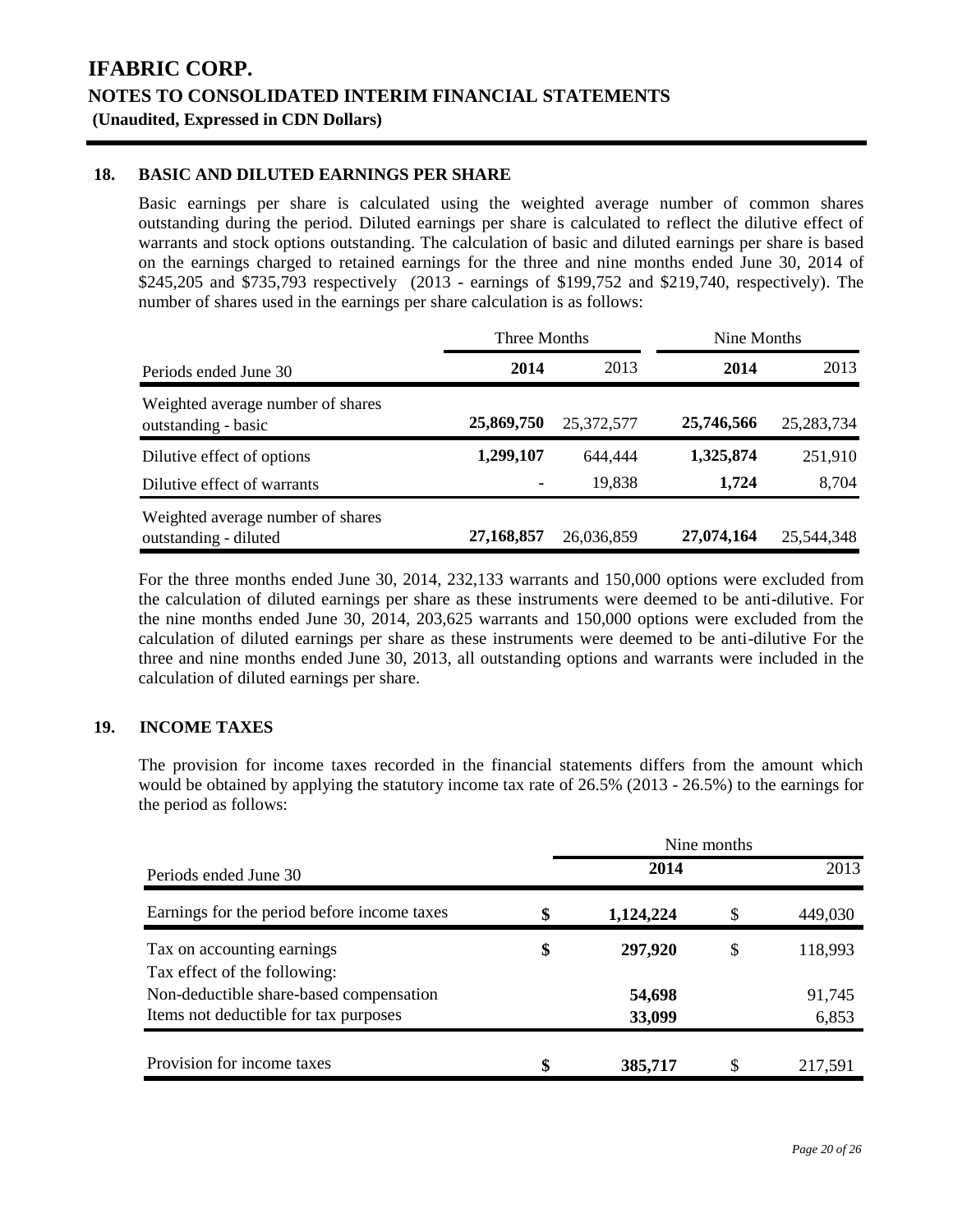### **20. COMMITMENTS**

(a) The Company's total commitments as of June 30, 2014, under various operating leases and a property lease agreement exclusive of occupancy costs are as follows:

| 2014 | \$<br>25,819  |
|------|---------------|
| 2015 | 65,462        |
| 2016 | 51,325        |
| 2017 | 30,631        |
| 2018 | 8,002         |
|      | \$<br>181,239 |

- (b) The Company enters into foreign exchange forward contracts to manage the risks associated with exchange rate fluctuations. See note 9 for more information.
- (c) The Company is party to an exclusive worldwide license agreement for the right to use trademarks in connection with the manufacture, marketing, sale and distribution of certain licensed products. During the initial license term, the Company is required to pay a monthly royalty of 8.5% on its net sales as defined in the agreement, on all products sold under the licensed marks. In addition, the Company is required to pay an advertising fee of 2%, payable quarterly, on its net sales as defined in the agreement, for promotion of the licensed products. The initial license term was in effect until December 31, 2012, and was renewed for an additional term of two years ending December 31, 2014, under the same terms as the initial agreement.
- (d) Effective October 17, 2011, the Company entered into an exclusive worldwide license agreement for the right to use trademarks in connection with the manufacture, marketing, sale and distribution of certain licensed products. During the initial license term, the Company is required to pay a monthly royalty of 9.5% on its net sales as defined in the agreement, on all products sold under the licensed marks. The initial license term is in effect until December 31, 2015 and may be renewed for an additional term of four years on the condition that certain performance goals as defined in the agreement are attained.
- (e) Effective January 16, 2012, the Company entered into an exclusive license agreement for the right to use trademarks in connection with the manufacture, marketing, sale and distribution of certain licensed products. The licensed territory includes certain worldwide areas as specified in the agreement. During the initial license term, the Company is required to pay a monthly royalty of 9% on its net sales as defined in the agreement, on all products sold under the licensed marks. Minimum annual royalties have been established for the contract periods ending December 31, 2013, 2014, and 2015 in the amounts of \$144,000, \$279,000 and \$432,000 respectively. In addition, the Company is required to pay an advertising fee of 2%, payable semi-annually, on its net sales as defined in the agreement, for the promotion of the licensed products. The initial license term is in effect until December 31, 2015 and may be renewed for an additional term of three years on the condition that certain performance goals as defined in the agreement are attained.
- (f) As at June 30, 2014, the Company had no open letters of credit for purchases of inventory (September 31, 2013 - \$17,000).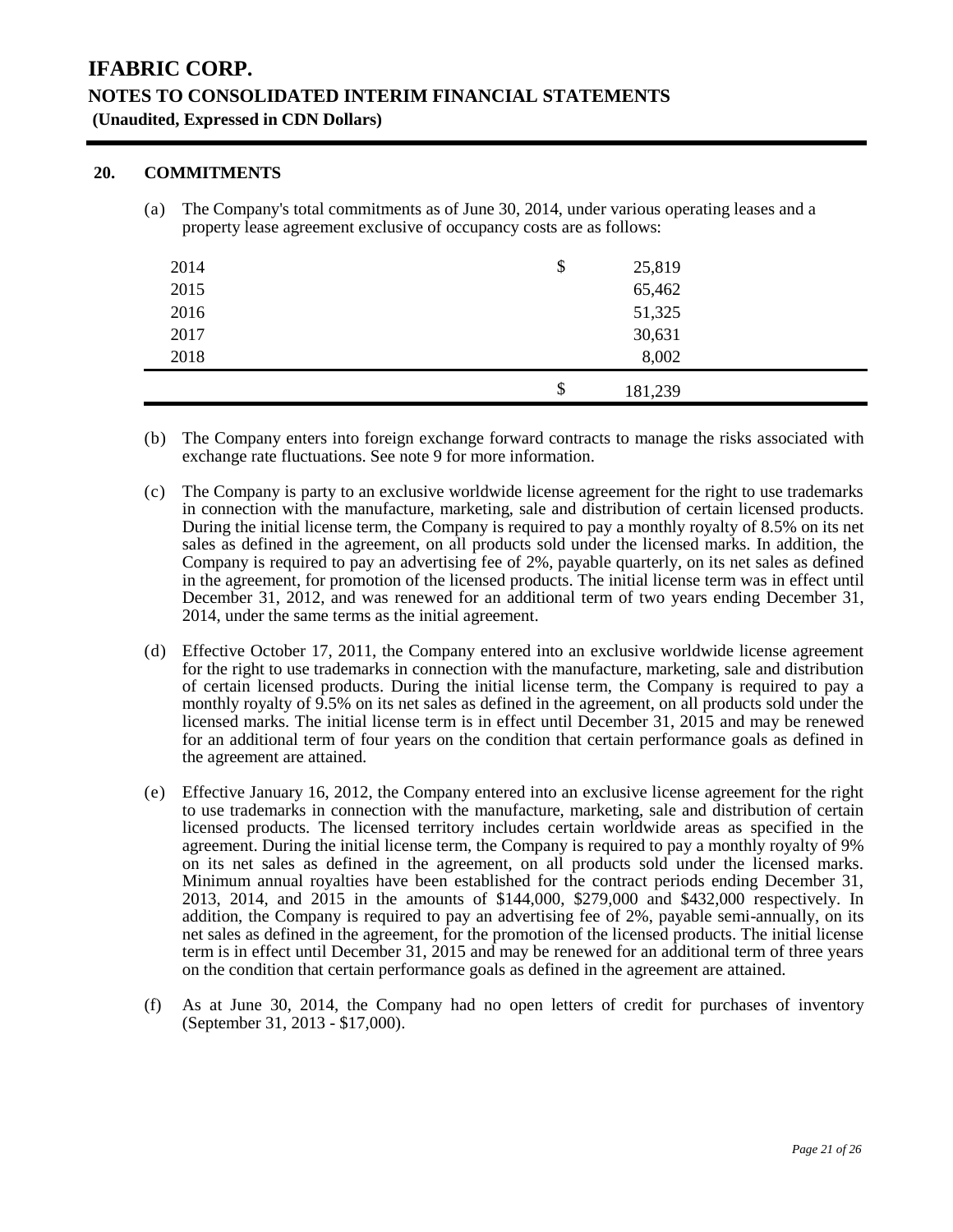# **21. RELATED PARTY TRANSACTIONS**

- (a) General and administrative costs for the nine months ended June 30, 2014 includes \$23,000 (2013 - \$0) to a company controlled by the non-controlling shareholder of a subsidiary.
- (b) Remuneration of Directors and key management personnel of the Company was as follows:

|                                                                                                                                                                                      | Nine months |                   |    |                    |  |  |  |
|--------------------------------------------------------------------------------------------------------------------------------------------------------------------------------------|-------------|-------------------|----|--------------------|--|--|--|
| Periods ended June 30                                                                                                                                                                |             | 2014              |    | 2013               |  |  |  |
| Management fees paid and accrued - CEO                                                                                                                                               | \$          | 78,000            | \$ |                    |  |  |  |
| Directors' fees paid                                                                                                                                                                 |             | 1,750             |    | 2,750              |  |  |  |
| Fees for technical services paid to a director<br>included in general and administrative<br>Fees for technical services paid to a director<br>included in deferred development costs |             | 36,000            |    | 36,000             |  |  |  |
| Professional fees included in general<br>and administrative - CFO                                                                                                                    |             | 95,000            |    | 69,000             |  |  |  |
| Salaries and benefits included in general<br>and administrative - CEO & Other management<br>Share based compensation                                                                 |             | 230,638<br>35,756 |    | 269,716<br>322,611 |  |  |  |
|                                                                                                                                                                                      | \$          | 477,144           | \$ | 700,077            |  |  |  |

(c) As at June 30, 2014, accrued liabilities includes an amount of nil (September 30, 2013 - \$102,500) payable to Directors and key management personnel of the Company with respect to unpaid fees.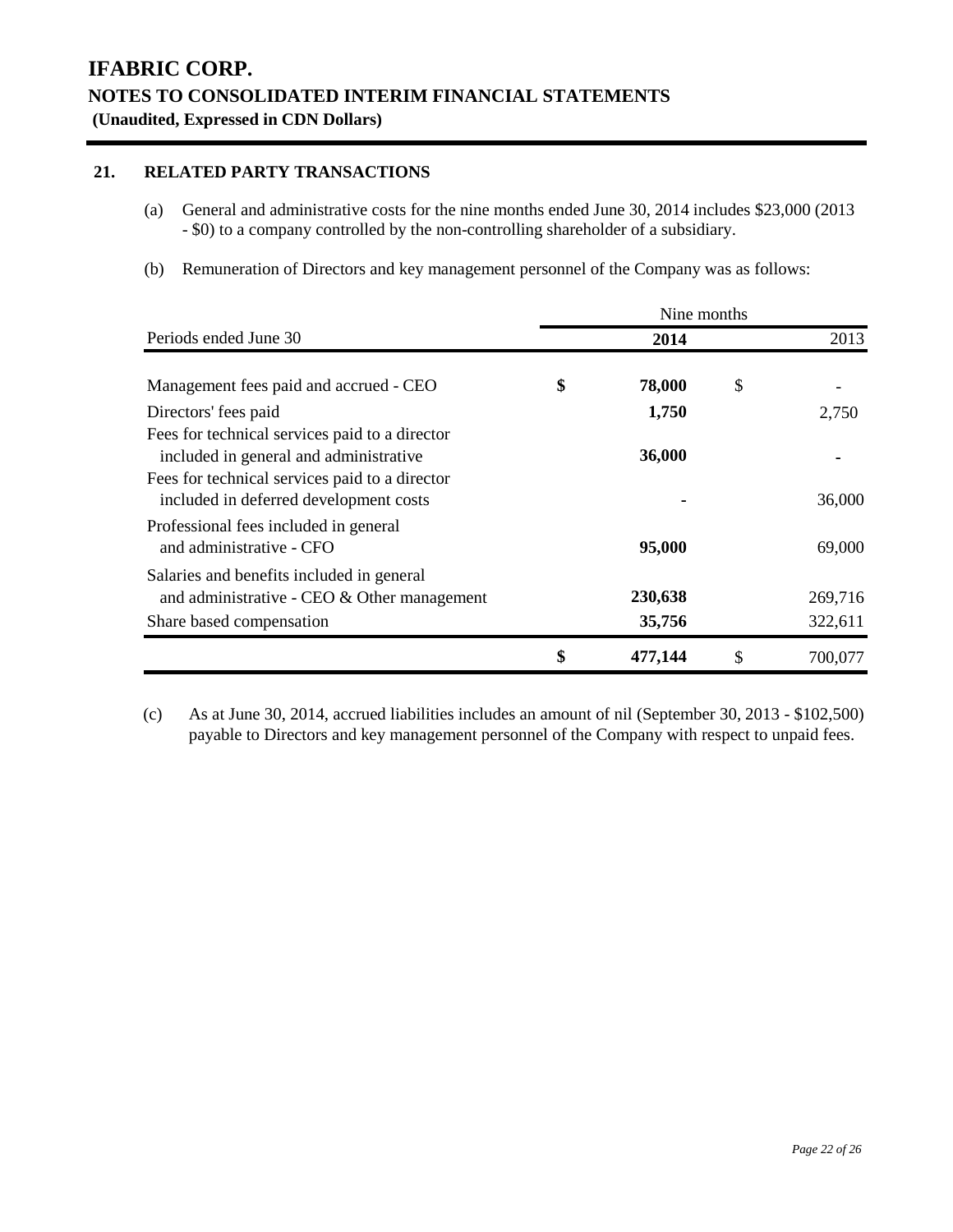### **22. FINANCIAL INSTRUMENTS**

### **Credit risk**

Credit risk arises from the potential that a counter party will fail to perform its obligations. The Company routinely assesses the financial strength of its customers to mitigate its exposure to credit risk. For the nine months ended June 30, 2014, approximately 33% of the Company's total sales are to two customers (2013 - 35% of sales were to two customers). At June 30, 2014, four customers accounted for 52% (September 30, 2013 - four customers accounted for 49%) of the Company's accounts receivable.

In order to mitigate its credit risk, the Company insures its trade accounts receivable with Chartis Insurance Company of Canada based on specific or discretionary credit limits, dependant on the level of amounts outstanding from individual customers at that time. At June 30, 2014, no claims were pending under this policy.

The Company's maximum exposure to credit risk at June 30, 2014 is \$2,943,986 (September 30, 2013 - \$1,087,357).

The aging of trade accounts receivable is as follows:

|                | <b>June 30,</b><br>2014 | September 30,<br>2013 |
|----------------|-------------------------|-----------------------|
| 0 - 30 days    | \$<br>1,120,797         | \$<br>447,166         |
| $31 - 60$ days | 1,169,776               | 366,555               |
| 61 - 90 days   | 534,076                 | 267,260               |
| $90 + days$    | 223,535                 | 111,461               |
|                | \$<br>3,048,184         | \$<br>1,192,442       |

## **Liquidity risk**

Liquidity risk is the risk that the Company will encounter difficulties in meeting its obligations associated with its financial liabilities. The Company is exposed to this risk mainly with respect to its related party loans, long term loans payable and accounts payable and accrued liabilities. The Company reduces its exposure to liquidity risk by ensuring that it documents when authorized payments become due, maintains an adequate line of credit to repay trade creditors and repays long term debt interest and principal as it becomes due using cash generated from operations.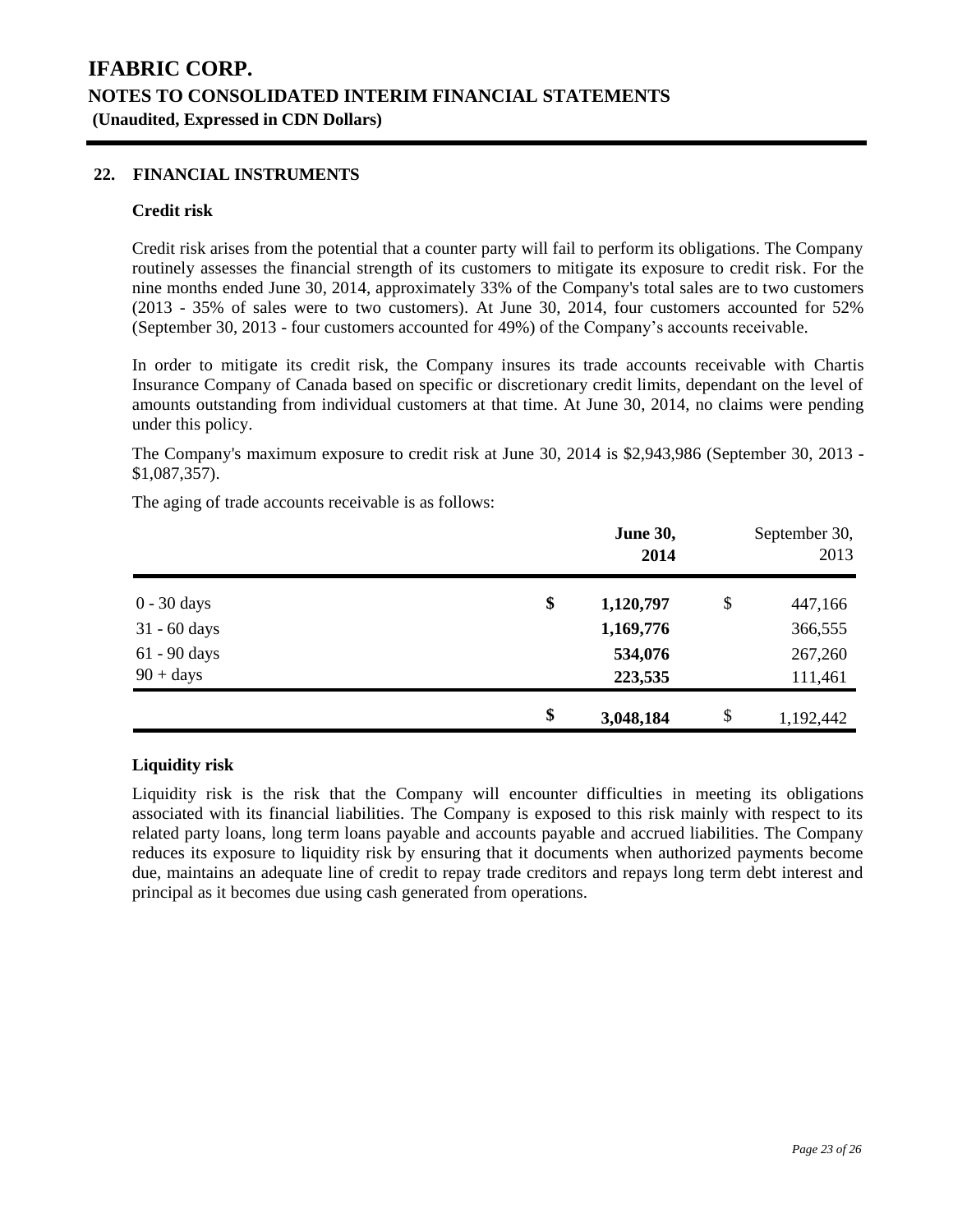### **22. FINANCIAL INSTRUMENTS, continued**

### **Market risk**

Market risk is the risk that the fair value or future cash flows of a financial instrument will fluctuate because of changes in market prices. Market risk comprises three types of risk: currency risk, interest rate risk and other price risk. The Company is exposed to currency risk and interest rate risk.

### **Currency risk**

The Company conducts certain of its operations in United States dollars and British pounds. The Company manages its risk with forward foreign exchange contracts (see note 9). The following balances were included in the financial statements:

|                                                  |    | <b>June 30,</b><br>2014 |           | September 30,<br>2013 |
|--------------------------------------------------|----|-------------------------|-----------|-----------------------|
|                                                  |    | <b>USD</b>              |           | <b>USD</b>            |
| Cash                                             | \$ | 370,407                 | \$        | 309,291               |
| Accounts receivable                              |    | 2,323,665               |           | 747,208               |
| Accounts payable and accrued liabilities         |    | (643, 682)              |           | (685, 219)            |
| Prepaid expenses and deposits                    |    | 355,711                 |           | 97,534                |
| Foreign exchange forward contract margin deposit |    | 100,000                 |           | 100,000               |
| <b>United States dollars</b>                     | \$ | 2,506,101               | \$        | 568,814               |
|                                                  |    | <b>June 30,</b>         |           | September 30,         |
|                                                  |    | 2014                    |           | 2013                  |
|                                                  |    | <b>GBP</b>              |           | <b>GBP</b>            |
| Cash                                             | £  | 67,409                  | $\pounds$ | 74,613                |
| Accounts receivable                              |    | 161,830                 |           | 186,457               |
| Accounts payable and accrued liabilities         |    | (72, 860)               |           | (55,802)              |
| British pounds                                   | £  | 156,379                 | $\pounds$ | 205,268               |

### **Interest rate risk**

Interest rate risk is the risk that the fair value or future cash flows of a financial instrument will fluctuate due to changes in market interest rates. The Company is exposed to interest rate risk on its secured bank loan and its bank operating line, which bear interest at floating rates, since changes in market rates can cause fluctuations in cash flows.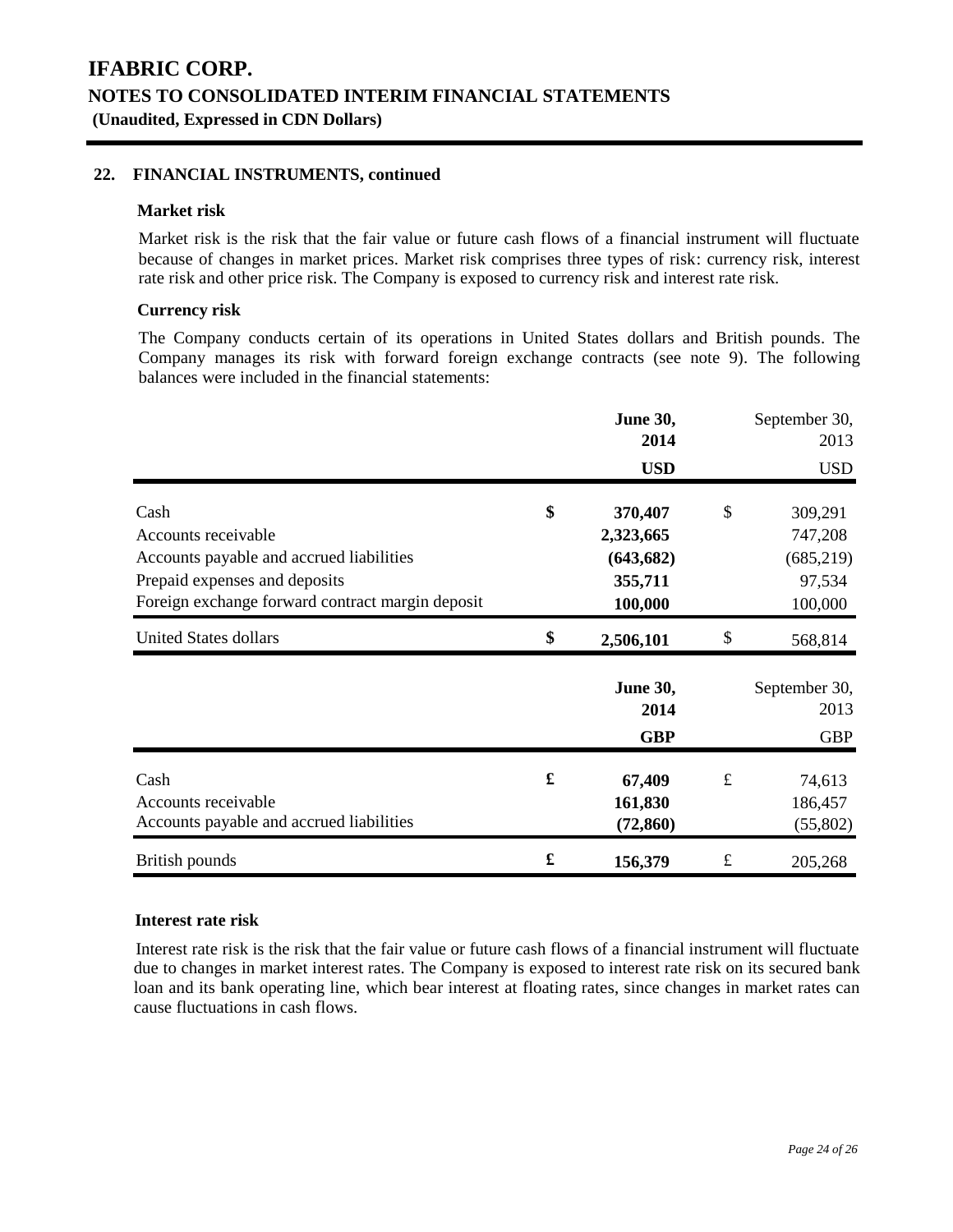### **22. FINANCIAL INSTRUMENTS, continued**

### **Sensitivity analysis**

The effect of a 5% strengthening of the USD at the reporting date in relation to the net amount of USD denominated currency balances would result in an increase in annual pre-tax revenue of approximately \$133,700, assuming all other variables remain constant, and a 5% weakening of the USD would result in a decrease in annual pre-tax revenue of approximately \$133,700. A 5% strengthening of the GBP would result in an increase in annual pre-tax revenue of approximately \$14,300 and a 5% weakening of the GBP would result in a decrease in annual pre-tax revenue of approximately \$14,300.

A 1% increase in future interest rates, based on the projected average balance of the secured loan for the ensuing 12 months, would result in an increased interest expense of approximately \$10,700 and a 1% decrease in interest rates would result in interest savings of an equivalent amount.

### **23. CAPITAL MANAGEMENT**

The Company manages its capital to ensure that it will be able to continue as a going concern while providing a return to its stakeholders.

The capital structure of the business consists of equity attributable to common shareholders, comprised of issued capital stock and accumulated retained earnings, which totaled \$6,193,481 at June 30, 2014 (September 30, 2013 - \$4,714,481).

The Company is subject to externally imposed capital requirements on debt described in notes 5 and 16. As at June 30, 2014, the Company met these financial covenants requirements.

### **24. SEGMENTED INFORMATION**

The Company has three reportable segments, as described below, which are strategic divisions. The strategic divisions offer different products and services, and are managed separately because they require different marketing strategies and technologies. For each of the strategic divisions, the CEO (the chief operating decision maker) reviews internal management reports on at least a quarterly basis. The following describes the operations in each of the reportable segments:

- Intimate Apparel: Includes the design, purchasing, and distribution of intimate apparel.
- Intelligent Fabrics: Includes the development, testing and distribution of specialty textiles as well as chemicals suitable for application to textiles.
- Other: Includes leasing of property to group companies and third parties.

Inter-segment transactions are made at prices that approximate market rates.

Property, plant and equipment, deferred tax assets, and goodwill are managed on a group basis and are not allocated to operating segments. Amortization of property, plant and equipment, and interest expense on operating lines of credit and long-term debt are managed on a group basis and are not allocated to operating segments.

There has been no material change in the total assets for each reportable segment since the last annual audited financial statements.